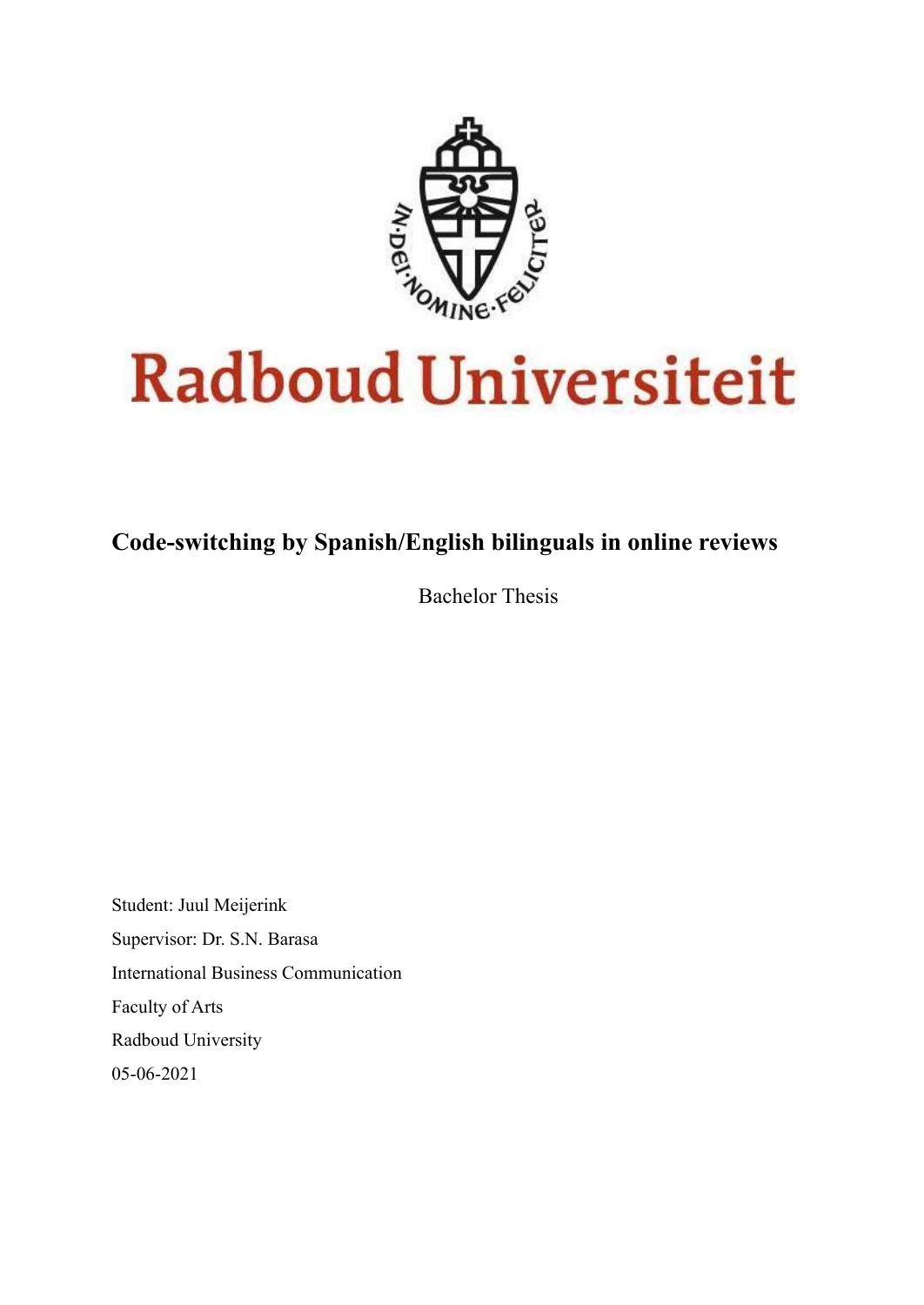#### **Abstract**

The present corpus study aimed to obtain an improved understanding of why and how code-switching occurs in written form. This study focused on online reviews written by Spanish/English bilinguals. Specifically, this study examined if the Type of code-switching in reviews was based on the Type of review (like/dislike/neutral) and what the main motivation to code-switch was. Furthermore, it was hypothesized that Spanish/English bilinguals are more likely to code-switch to English in neutral reviews due to less emotional involvement. Most studies and theories on code-switching concern spoken code-switching, leaving a gap in research, while the analysis and understanding of code-switching in e.g. online reviews could also be of value for businesses. The corpus consisted of 92 different hotel reviews, of which the code-switches were coded for Type of code-switch (inter/intra-sentential, tagging and word-affixation), Type of review (like/dislike/neutral) and Motivation to CS by two different coders. Statistical tests showed no significant relationship for Type of code-switch and Type of review. The most frequent motivations were Anglicism, Exhibitionism and Emphasis on message. The hypothesis was refuted, as emotion did not seem to influence CS in online reviews. The results were partly in contrast with earlier found theories on code-switching, the explanation mainly being the influence of the internet and certain possible limitations in the corpus sample.

*Keywords*: Online reviews, code-switching, Spanish/English bilinguals, emotion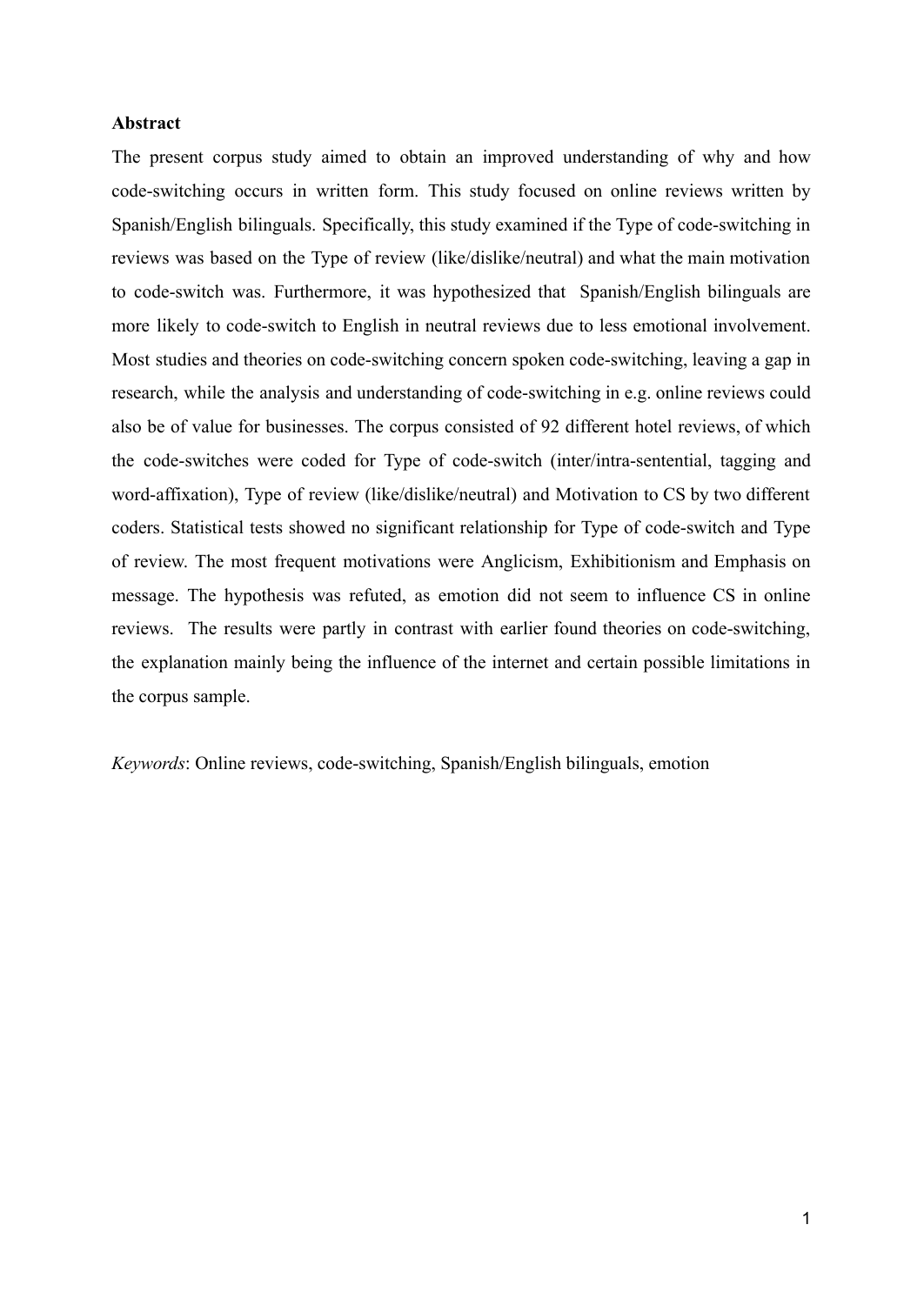#### **Introduction**

The world is overflowing with people, with many different cultures, values, traditions and languages. Whether they like it or not, humans are bound to communicate with each other in order to reside on earth. The act of communicating with each other is largely performed through language. Taking into consideration that so many different people are trying to communicate with one another, it is perhaps not unexpected that many master two or more different languages. Generally, besides monolingualism - when one is fluent in one language -, a distinction may be made between someone who is fluent in two languages, who would be called bilingual and someone who is fluent in more than two languages, who would be called multilingual. Bilingualism seems to be an emergent research topic when considering the number of recent studies (e.g. Altarriba & Heredia, 2018; García & Wei, 2014; Kroll, Dussias, Bice & Perroti, 2015) and the globalisation of the last decade probably partly affected this. However, bilingualism is ongoing and has been ongoing for a long time. The world was simply too preoccupied with monolingualism to take notice and interest in it.

Bilingualism, at times, can lead to a linguistic phenomenon known as code-switching, often appearing in speech acts, which are utterances that serve a function in communication, varying from one word to several sentences (CARLA, 2021). Broadly, code-switching can be defined as the substitute use of two different languages in one speech act (Auer, 2013; Mabule, 2015) albeit that there is no generally agreed definition. Nonetheless, switching between three or more codes is likewise classified as code-switching. Myers-Scotton (1993a) and Nilep (2006), for instance, define it as the alternation of linguistic elements or in other words, contextualization of talk in speech acts. This study will work with the broad definition of code-switching while focusing on code-switching by Spanish/English bilinguals.

The study of code-switching is relevant for research as it incorporates the link between language use in a social setting and the linguistic form, two variables that were long seen as separate instead of interrelated (Heller & Pfaff, 2008). Additionally, code-switching can be found in both real-life conversations as in written discourse. Nevertheless, there has been an unevenly distributed interest in the different displays of code-switching (henceforth: CS). As Sebba, Mahootian and Jonsson (2012) also concluded; even though an increase can be seen in studies on bi- and multilingualism and CS, which is a great step forward for the in-depth understanding of the subject matter, said studies mainly focus on spoken discourse (e.g. Adendorff, 1993; Auer, 2013; Grim, 2008). What remains is a great gap of knowledge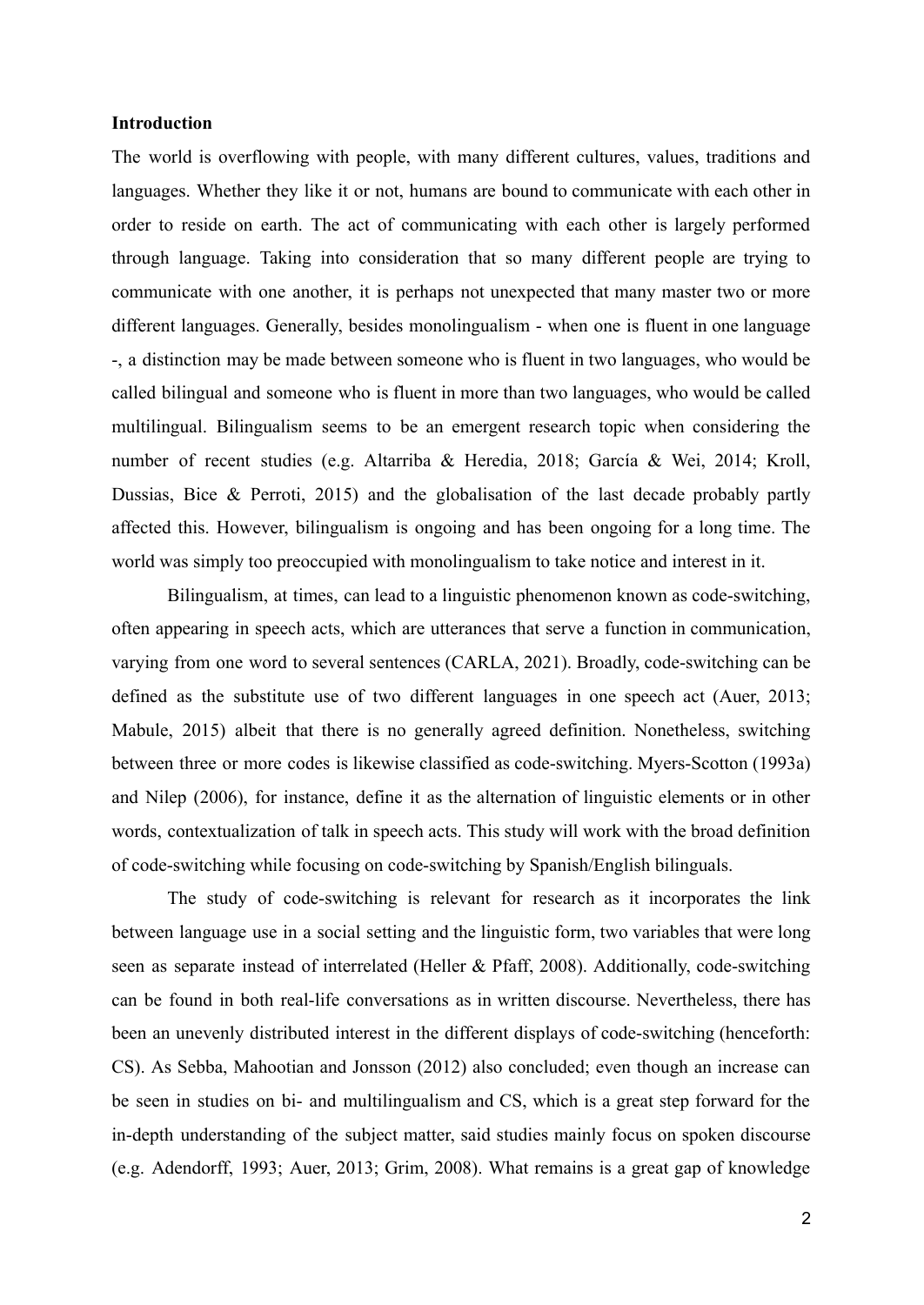on written discourse, specifically on online communication (Callahan, 2004; Weston & Gardner-Chloros, 2015). Moreover, broader research into CS by bilinguals might uncover more on the process of bilingual communication, which in turn might shed light on the functioning of the bilingual mind in general, of which supposedly only the surface has been scratched (Bhatia & Ritchie, 2004; Bialystok, Craik & Luk, 2012). This study aims to obtain an improved understanding of why and how CS occurs in written form, and in this, it focuses on Spanish/English bilinguals who CS in online reviews.

The study of CS can be approached in three different ways. The structural approach is directed at CS in terms of the language structure (e.g. syntax or lexicon); the psycholinguistic approach focuses on the underlying nature of the production and perception of CS and bilingualism. The sociolinguistic approach is concerned with the social factors that may or may not have an impact on CS (Stell & Yakpo, 2015). The subsequent theories will mainly fall under the sociolinguistic perspective, while later on psycholinguistic findings on CS will be explained. The structural approach focuses mainly on finding internal grammatical constraints at the occurrence of CS, which is not of interest to the current study and therefore not analysed in depth.

Moreover, Hoffmann (1991) states that there are distinct types of code switches. There can be intra-sentential CS, where the code is switched within a sentence or speech act. A fine example is the title of Poplack's (1980) study "*Sometimes I'll start a sentence in Spanish y termino en Español*". This can be seen as the most fluency demanding type of CS as the syntax of the sentence must be correct in both languages. Then there is inter-sentential CS, where code is switched between sentences. This type requires some fluency as both sentences should follow syntactical rules of corresponding languages. The third CS type is called tag-switching or extra-sentential, with insertion of tag-phrases or words in another language (e.g. *it's always like that, verdad?*). A last possible type of CS is word affixation, for instance adding an English suffix like -ing to a Spanish verb in order to create a new word or meaning.

In the first place, CS does not always happen at the appropriate place or time as Weinreich (1953) suggests; therefore, there exist many different theories that try to explain why and when people CS. However, most theories are again, based on spoken CS rather than written. Auer (2013) and Wei (1998) presume that to make sense of any CS theory, the initial focus should lie on how CS occurs. Following their theory of conversation analysis (CA), the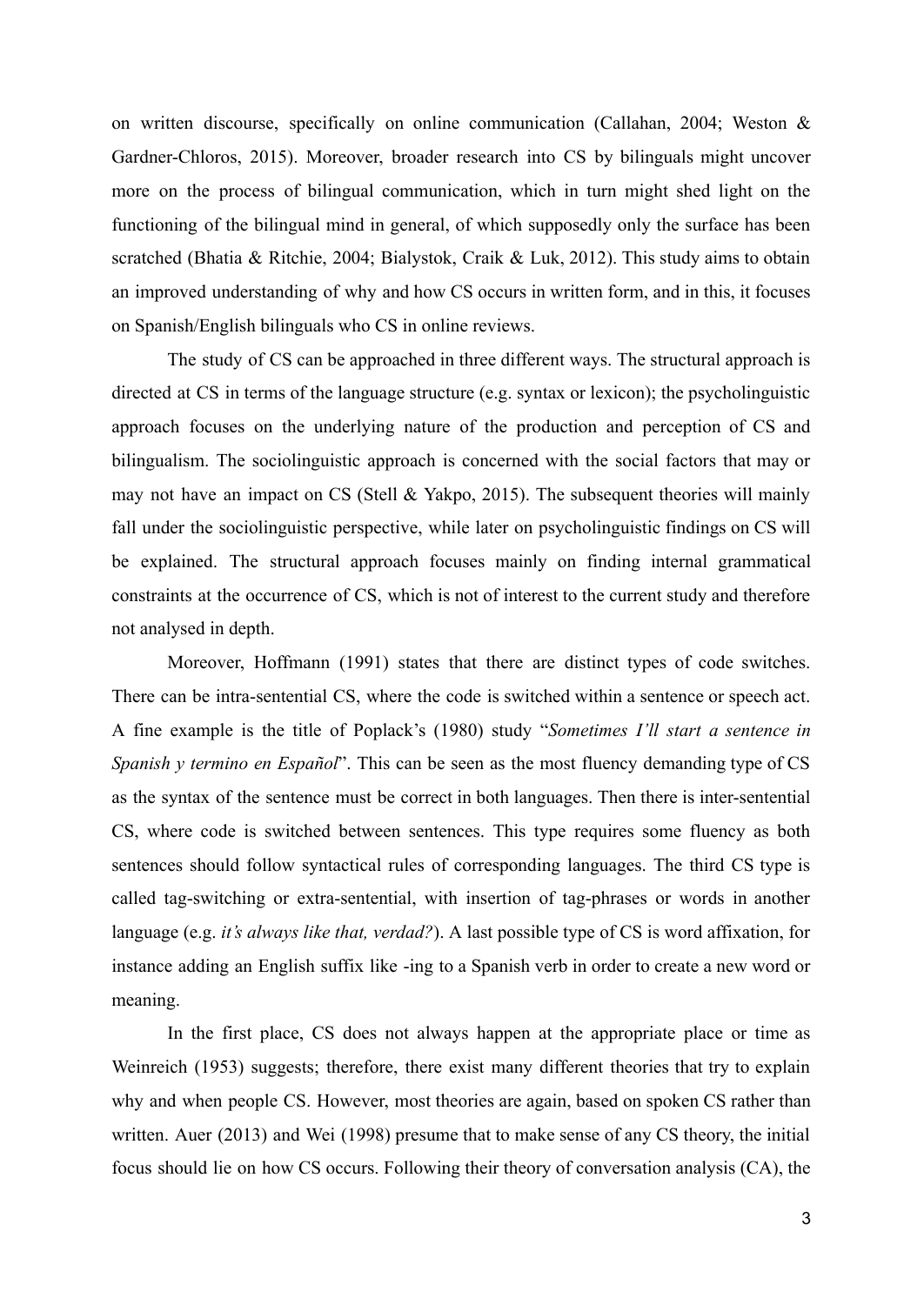meaning of CS should be interpreted in relation to the speech sequences. This would mean that the occurrence of CS is related to what has been said before in the conversation, which is somewhat connected with the markedness model and Gumperz' distinction, which will be explained shortly. Nonetheless, the applicability of this CA theory depends on which approach to CS the study is aimed at.

Initially, Weinreich was one of the first to start defining and describing code-switching. Weinreich (1953) sees spontaneous CS of bilinguals within the same situation or sentence as flawed since bilinguals should possess the languages as two separate varieties for separate occasions. The alternation in inappropriate places or times might be the result of poor education and is believed to be random. Other scholars see CS as a deliberate activity, with different functions and intentions behind it (Blom & Gumperz, 1972; Gumperz, 1976; Myers-Scotton, 1983; 1993a). Blom & Gumperz (1972) for instance, made a distinction between situational and metaphorical CS. Situational CS occurs when the bilingual speaker code-switches in order to redefine a situation because the speaker may be stimulated by the conversation topic, setting or fellow interlocutor (Grim, 2008). Blom & Gumperz (1972, p.408) identify it as metaphorical switching when CS "enriches a situation, allowing for allusion to more than one social relationship within the situation". This would mean that one would switch from one language variety to the other in the same situation, for instance, to discuss work at home.

Later on in 1982, Gumperz acknowledged that this distinction was quite hard to make when analysing CS; resulting in a new term, conversational CS, which can be defined as the juxtaposition from two different grammatical systems (languages) within the same speech exchange (Nilep, 2006). To still be able to identify the function of CS, Gumperz (1982) identified six discourse functions of CS in speech exchange to epitomize its prevalent use: quotations, addressee specification, interjections, reiteration, message qualification and personalization versus objectivization. Although this semantic model accounts to some extent for why CS occurs, it can be seen as deficient, as not all the functions reveal what the person achieves through the CS for instance (Boztepe, 2003).

Myers-Scotton, who is quite renown in the field of sociolinguistics, opposes Gumperz' theories as he does not attempt to explain the general presence of CS (1993a). In turn, Myers-Scotton tries to offer an overall theoretical explanation of the sociolinguistic and pragmatic aspects of CS, by means of the Markedness-model. The theory behind this model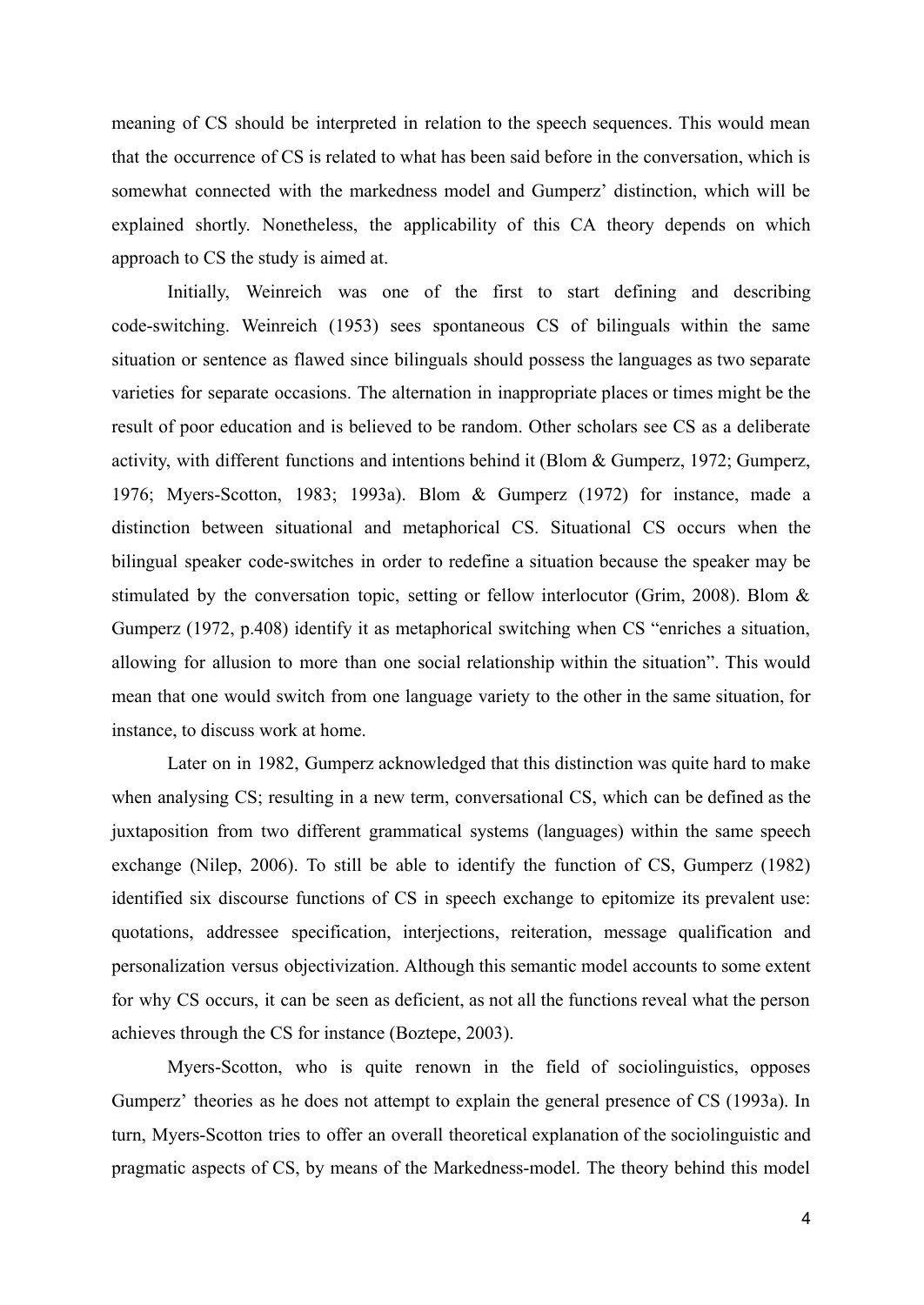suggests that people try to redefine interaction and social meaning through CS (Myers-Scotton & Ury, 1977). The model itself is mainly based on code decisions that are either unmarked or marked. The unmarked choice of switching is equivalent to the expected choice of switching; within this CS choice the speaker switches from one expected code to another because of the change in situation. The cohesion between code and situation involves what Myers-Scotton (1998) calls: the rights and obligations (RO) set, which incorporates all associations of the behavioural norm within a social group. Because of this, certain choices would be perceived as either marked or unmarked; a code choice aligned with the social groups' norm prediction would thus be unmarked. A marked choice, in turn, distances itself from the existing or expected RO set in order to create a new set to, for instance, increase the (social) distance between interlocutors.

These marked CS choices regularly carry some sort of meta-message within (Kieswetter, 1995), as they intend to change aspects of the interaction. Sometimes what happens is that interlocutors are not sure of the expected RO set in certain situations, this might lead to interlocutors not choosing one specific code in order to stay on the middle ground until they find the successful code, which is called exploratory CS (Myers-Scotton, 1993a). This model covers quite some theoretical ground on why and how people make the choice to CS, however, it also suggests that CS comes from an entirely rational incentive, opposing the belief that CS sometimes happens unconsciously or at least not strategically (Woolard, 2004). Another weakness of this model is that it is mainly relying on external intelligence; analysts make assumptions about interlocutors' beliefs instead of using facts (Auer, 2013).

As Gardner-Chloros & Weston (2015) point out, many of the sociolinguistic models are based on spoken discourse and it is still unclear to what extent these models can be applied to written discourse and text. Subsequently, after checking to see if there exists an overlap in the functions of CS on written and spoken text, it was concluded that there is a limited overlap. Myers-Scotton's (1993b) Matrix Language Frame Model (MLF), in particular, worked moderately well when analysing literature. This model suggests that in a bilingual person's speech, one of the two languages bears a dominant role in the grammar of the utterance. The dominant language is what we call the matrix language, and the other language, the embedded language. The theory behind this model suggests that during CS, there still is an uneven relationship between languages, as the matrix language offers the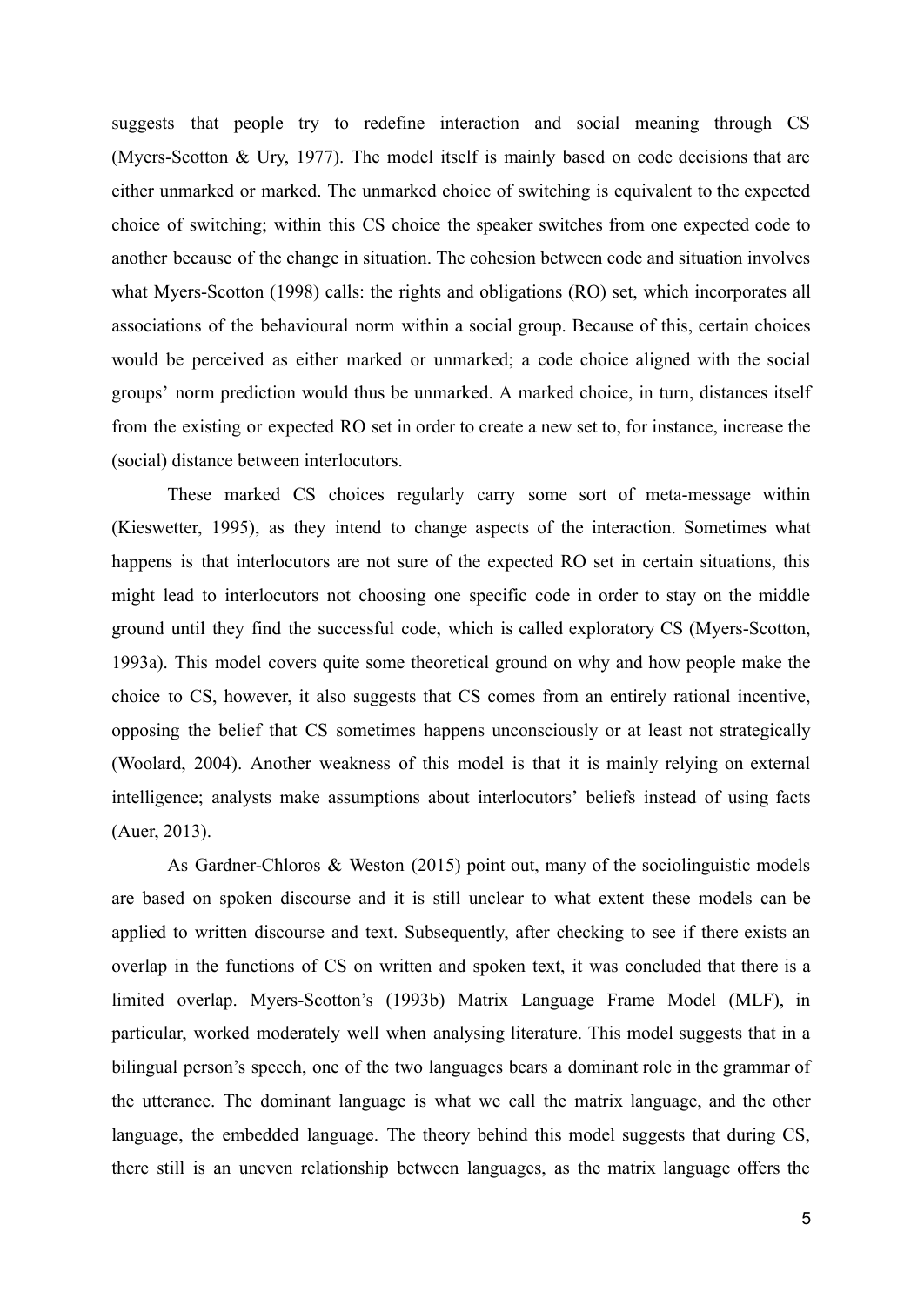morphosyntactic frame of the sentence while the embedded language plays a supplementary role (Myers-Scotton, 1993b). A disadvantage of the MLF model is that it barely explains one type of CS, nor does it cover the issue of why CS occurs.

In line with the abovementioned theories, it is at least suspected that CS is occasionally a deliberate course of action. Many scholars have tried to identify why bilingual speakers code-switch, what the intrinsic or extrinsic motivation behind it is. Results vary widely, as bilinguals may code-switch to express solidarity with a certain group of people (Gal, 1978), to repeat a message and emphasize a point (Gal, 1979; Gumperz, 1982), to create a more effective production of words (Simin & Hamid, 1994) or to signal a change of topic in the conversation (Fishman, 1972; Hoffman, 1991). A more elaborated motivation is to use CS as a distancing function. Switching code could allow the bilingual to speak about topics that they would find too disturbing or upsetting in their first language (Bond & Lai, 1986; Camilleri, 1996; Ladegaard, 2018). Myers-Scotton (1993a) briefly describes motivations to make marked choices in her theory of the Markedness model: inter alia, to increase social distance via authority, to emphasise the message, to communicate irony and for aesthetic effect.

These motivations to CS, however, mostly appeared in spoken discourse; few scholars have conducted a study on written discourse, let alone, online communication. Barasa (2010) is one of the scholars that did, in a study of what back then was still called Computer Mediated Communication. The following additional reasons to CS were found: least effort principle, to write a message with as little time or effort as possible ; rapidity, the code-switched word is the first one that pops up in the user's mind; creativity; mode limitation, CS to ensure brevity; to show identity; enhance accuracy, to choose the word in the language that is most adequate (Barasa, 2010). Additionally, as an extension to Barasa's findings, Gammaldi (2016) included a few categories based on her studies' observations, such as: self-censorship, exhibitionism and Anglicism.

Alternatively, there are studies such as Wardhaugh (1998) that claim that CS at times happens subconsciously. This would mean that bilinguals do not always rationally make the choice to switch codes, thus there must be another factor. A factor that potentially has an influence on CS, is emotion. Several studies demonstrate that the emotional state of a person might influence someone's language preference (Pavlenko, 2002). The preferred language for communicating strong emotions such as anger appears to be the speaker's first language (L1).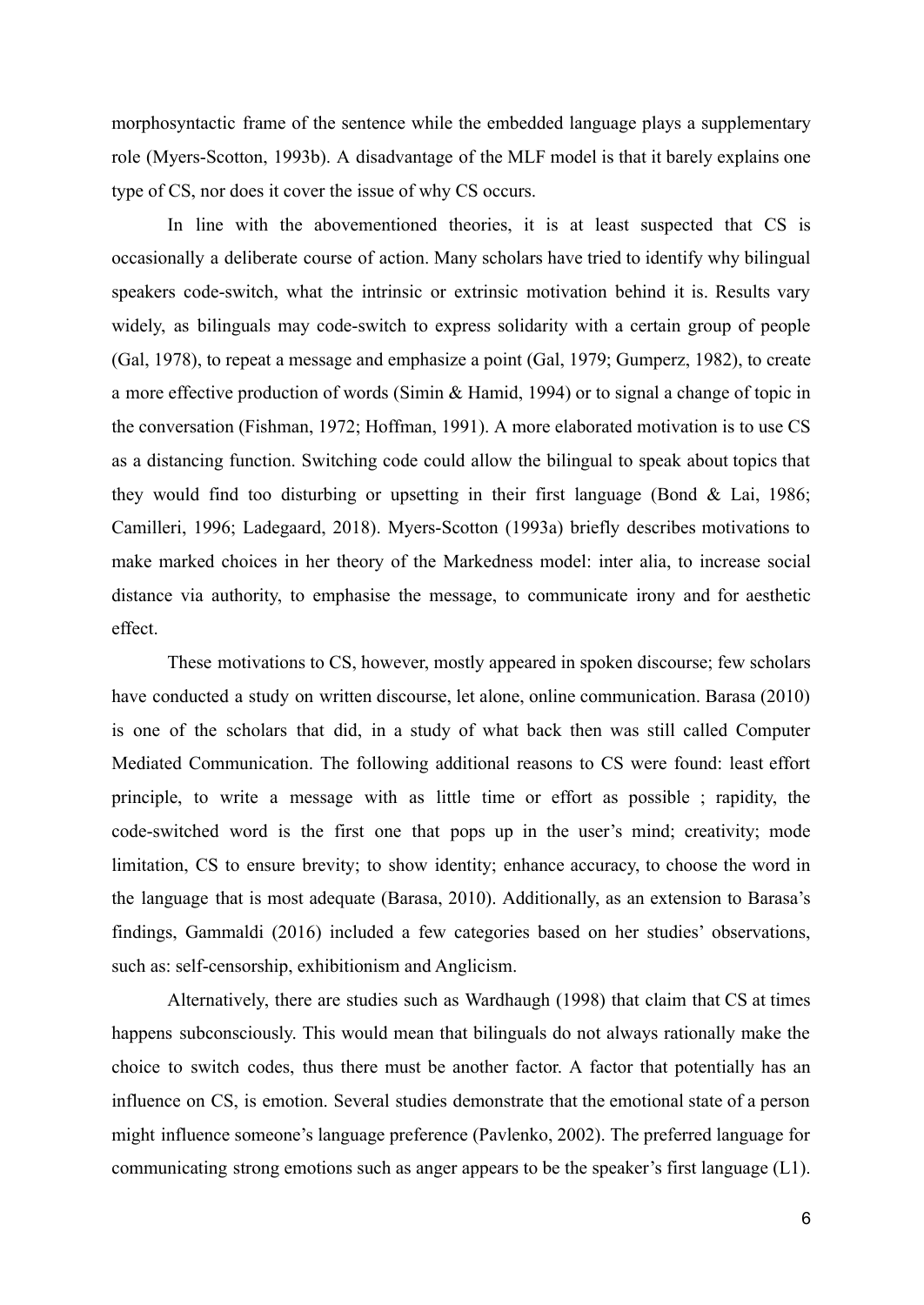Moreover, swear words for instance were felt to have greater emotional force in L1 than in L2 (Dewaele, 2004). Allegedly, bilinguals even feel different when talking in their L1 compared to their L2, as they reported feeling more authentic (less fake), more logical, more serious and more emotional in their L1 (Dewaele, 2006; Dewaele & Nakano, 2013). Nevertheless, in practice, this could lead to bilinguals CS to their L2 due to the aforementioned distancing motivation. Other studies show that when bilinguals have only achieved fluency in L2 after their childhood, there might be a difference in emotional impact, which could manifest as following: L1 being the language in which to express personal involvement and L2 being the language of distancing and detachment (Bond & Lai, 1986; Amati-Mehler, Argentieri, Canestri & Whitelaw-Cucco, 1993; Anooshian & Hertel, 1994). Specifically, bilingual speakers may switch to their

## 6 6

This current study will focus on a specific form of communication known as online communication appearing as online product/service reviews. One can communicate to others by writing a negative, positive or neutral review. These online evaluations can be of great importance to organizations as it influences consumer behaviour since it functions as "digital word of mouth" (Bonner and Willemsen, 2012). It would be interesting to see if already found motivations for CS in spoken discourse and Barasa's CMC apply for online reviews as well, seeing that online reviews differ in terms of situation and interaction time.

In short, there is a need for a better understanding of why CS occurs in online review writing by Spanish/English bilinguals and if this has any relation with the type of review that is being written. More specifically, the following research questions need to be addressed:

1. Is the type of CS in reviews based on the type of review (like/dislike/neutral)?

2. What is the main motivation for CS in Spanish/English bilinguals' reviews?

Since there is allegedly limited overlap with the already established CS functions of spoken text compared to written text (Gardner-Chloros & Weston, 2015), this research area is in need of new endeavours to create more extensive and accurate models than, for instance, the MLF model.

Apart from that, CS has occasionally been related to emotion, as the emotional state of a person could have an influence on the language preference (read: L1 or L2) (Pavlenko,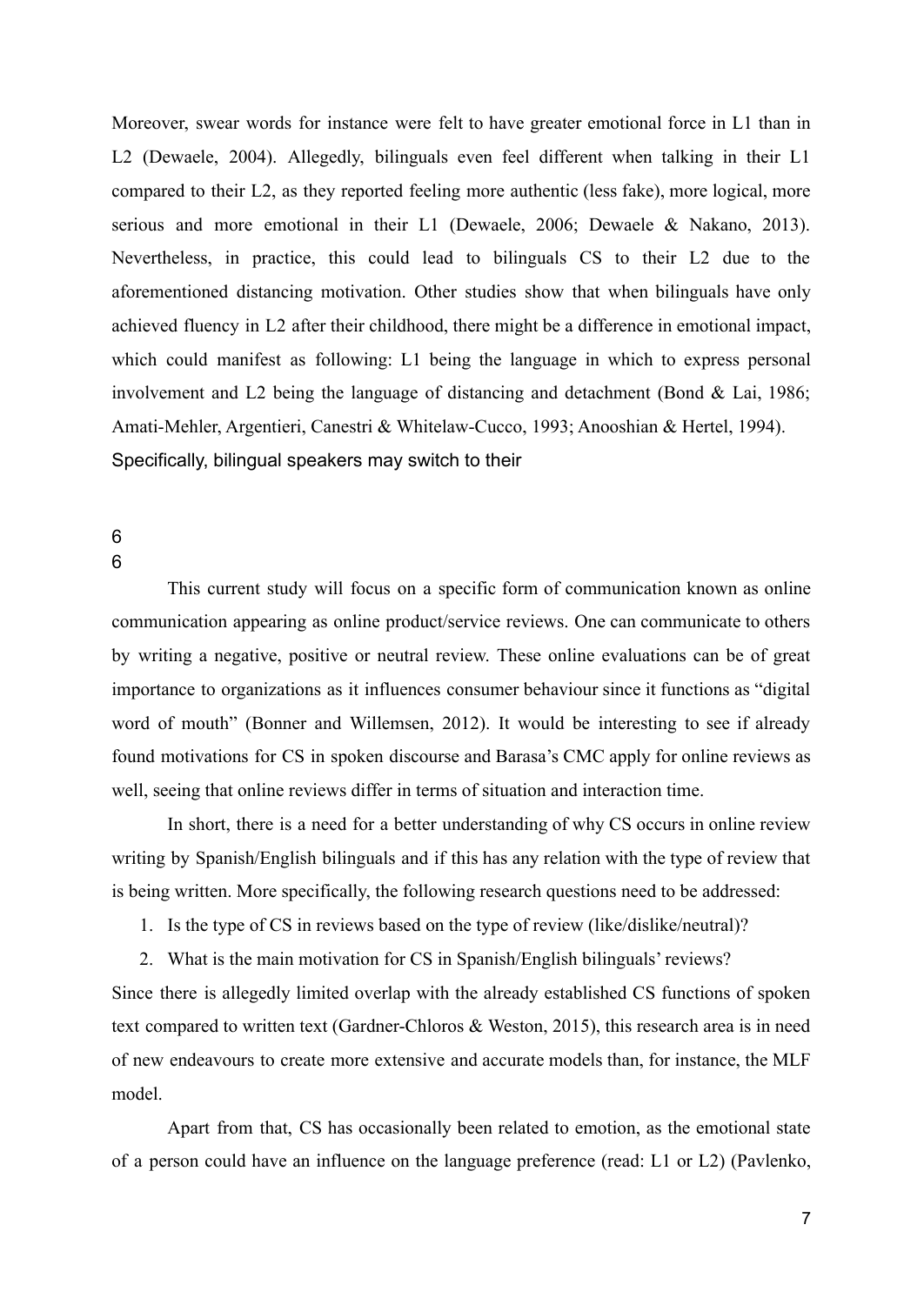2002; Dewaele, 2006). Following Pavlenko's (2005) line of reasoning for this study, bilinguals might then be suspected to switch to their L1 when expressing more intense emotions and to their L2 when expressing less intense emotions. Thus, will emotions have an influence on the language preference in online communication and are bilinguals then likely to use L1 when writing an angry review for instance? Simultaneously, would that mean that when there is less emotional involvement when writing a review, Spanish/English bilinguals will express themselves regularly in their L2? This reasoning paved the way for the following hypothesis:

H1: Spanish/English bilinguals are more likely to CS to English in neutral reviews due to less emotional involvement.

This research will be a good start to reducing the scientific gap on written CS as well as providing more insight into the bilingual language culture. Furthermore, it might provide companies with a better understanding of the reviews given on their services and/or products. This again could be beneficial for the company's reputation and problem-solving in the long run, considering the correct interpretation of reviews could be of great value for organizations to find out how their service or product is experienced. It could help review analysts, for instance, to interpret the reviews at a more profound level when they understand the presence of CS alongside motivation and rating.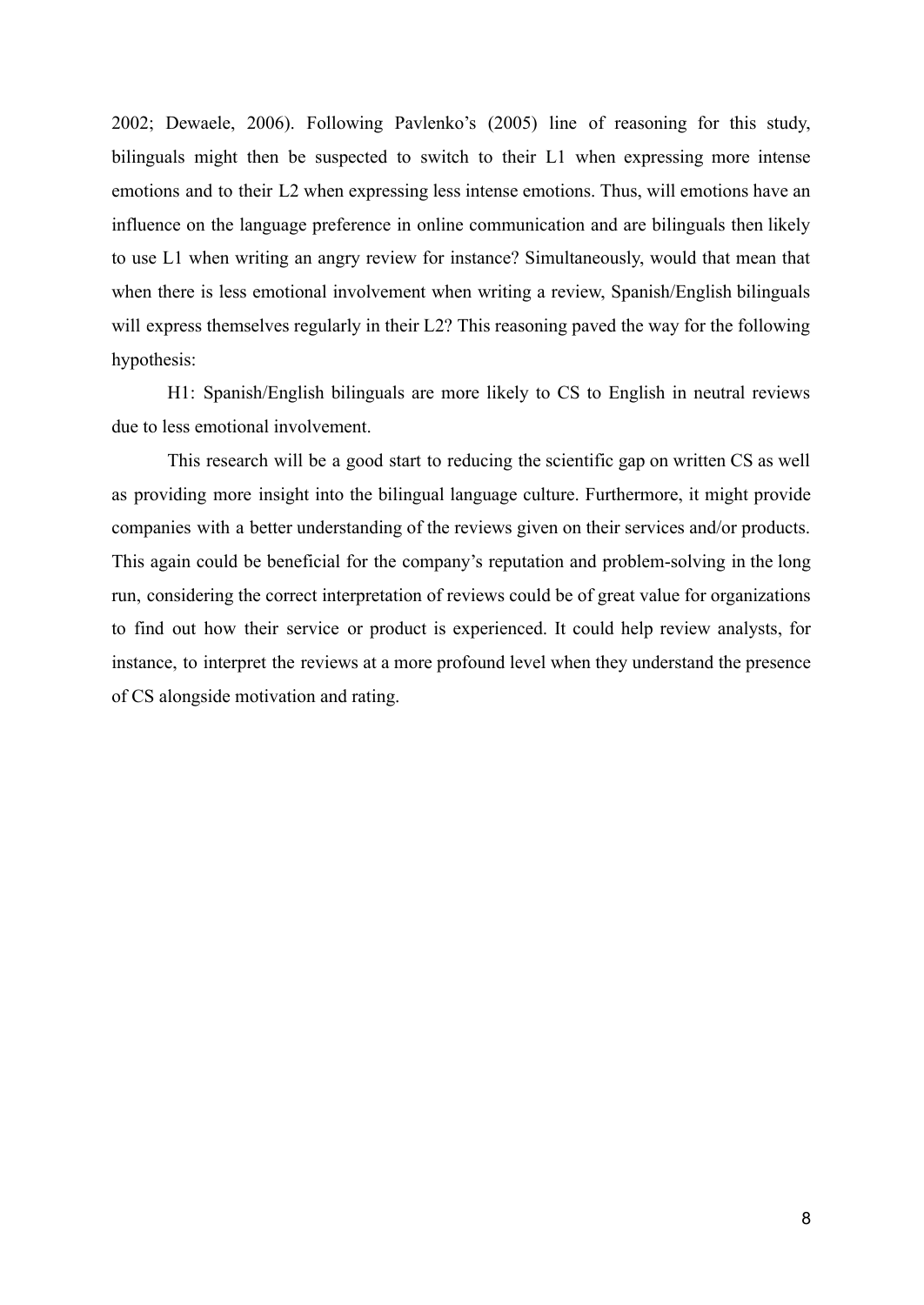#### **Method**

#### *Materials*

This corpus study included data from the Spanish site Tripadvisor.es on which people voluntarily post reviews. In said reviews, people share their experience with a certain product or service. The Spanish TripAdvisor site has been chosen because this study focuses on Spanish/English bilinguals. Only reviews of hotels have been collected, so that the corpus data did not differ too much. Otherwise, the different topics of reviewed products or services might have played a role in the results of this study. As TripAdvisor only launched in 2000 on the internet, all reviews of the last 21 years have been considered as eligible to our study, provided that they had been posted online on the website and were in written form. The material selection of this study has not been completely random as only reviews that included one or more of the 4 types of CS (intra/inter-sentential, tag-switching and word affixation) were incorporated. Moreover, only reviews that included the Spanish and English language or the alternation of these two have been considered. That being said, any review containing these prerequisites had an equal chance of being incorporated.

In total, 92 reviews with Spanish/English CS were used to build the corpus, which contained 138 code-switches altogether. A minimum of 75 reviews had been set for the collection of the data, however, the three data collectors performing this task came up with a combined total of 92 reviews. All data was assembled in one SPSS file. Three exemplary reviews from the corpus can be found in Appendix B. The analysed units consisted of full reviews, which differentiated from a few words to a whole paragraph. Additionally, the star ratings above the written text of the reviews have been taken into account in order to be able to classify the reviews in the different types (like/dislike/neutral).

### *Procedure*

This study wished to analyse CS in written text. To achieve that, several variables were operationalised and then analysed. The variable 'type of CS' was operationalised through the four different categories of CS, employing the previously by Hoffman (1991) explained definitions of the type of code-switches. The variable 'type of review' was operationalised through the distinction of the emotional value of the review. This distinction implied that the reviews were either found to be positive, negative or neutral. The third variable is 'type of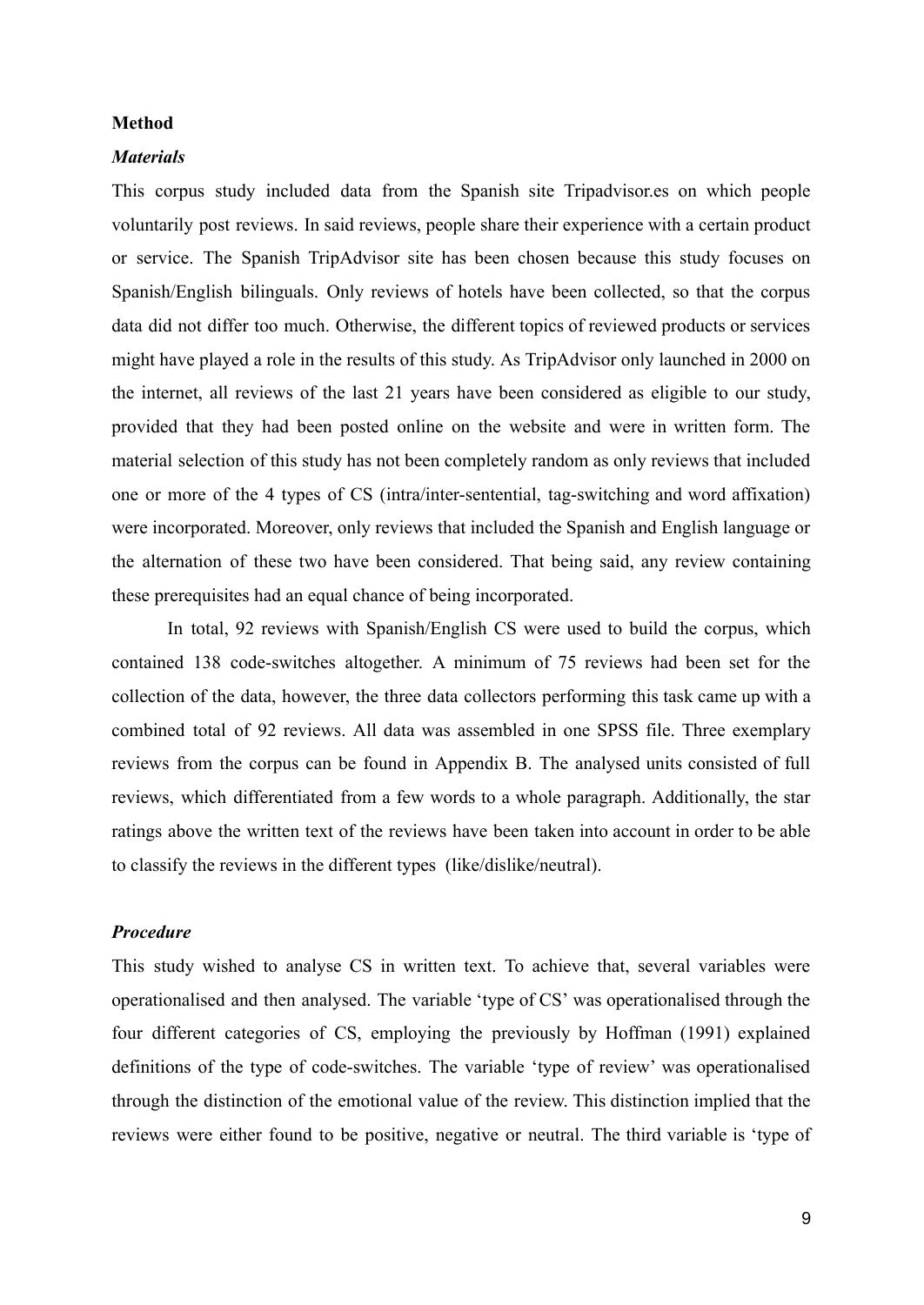motivation', which was operationalised with the help of pre-existing categories in which each case of CS might fit, according to several theories explained later in the procedure.

Firstly, the reviews were considered as reviews containing CS, when the reviewer made substitute or alternating use of the languages Spanish and English within the borders of one review. The alternations have been taken into account in both ways (English language as matrix language and CS to Spanish and/or vice versa). All four types of CS have been perceived as CS; therefore, a review could contain either intra-sentential, inter-sentential, tag-switching or word affixation or a mix of these types. Subsequently, all marked CS were coded as either one of the above types of CS in the data file. In other words, all 138 code-switches received a coding score of either 1 (inter-sentential), 2 ( intra-sentential), 3 (Tagging) or 4 (word-affixation).

Secondly, the type of review was coded, this variable could be coded as like, dislike or neutral. All reviews have been evaluated through the rating by stars, ranging from 1 star to 5 stars. A review with 1-2 stars has been coded as 'dislike', a review with 3 stars as 'neutral' and a review with 4-5 stars as 'like'. Only one coder coded this variable, seeing that the number of stars that a review had received is quite straightforward and objective.

Thirdly, the motivation to CS was coded with help of already existing motivational theories such as Barasa's (2010), Myers-Scotton's (1993a) and Gammaldi's (2016), from which a combination of categories originated that seemed most suitable for this corpus. The reviews containing CS have been categorized by the coders based on the context of the code switch. Possible categories were: Least effort principle, Mode limitation, Accuracy, Emphasis on message, Communicating irony, Distancing function, Identity exposure, Exhibitionism, Anglicism and an 'other' category for switches that can not be placed under any of the above.

Furthermore, the corpus was coded by 2 different coders who are fluent or at least semi-fluent in both Spanish and English so that coding would not be compromised by inability of understanding. Both coders received additional explanation on the interpretation of the different motivational categories (found in Appendix C). The inter-rater reliability between the two coders of the variable "type of CS" was more than acceptable:  $\kappa = 0.79$ ,  $p <$ .001. The inter-rater reliability of the variable "type of motivation" was also acceptable:  $\kappa$  = 0.69,  $p < 0.01$ . Finally, the two coders came together to discuss the items until they agreed on a final coding for each CS for both Type of CS as Motivation to CS. The final coding scores were then used in the statistical analyses.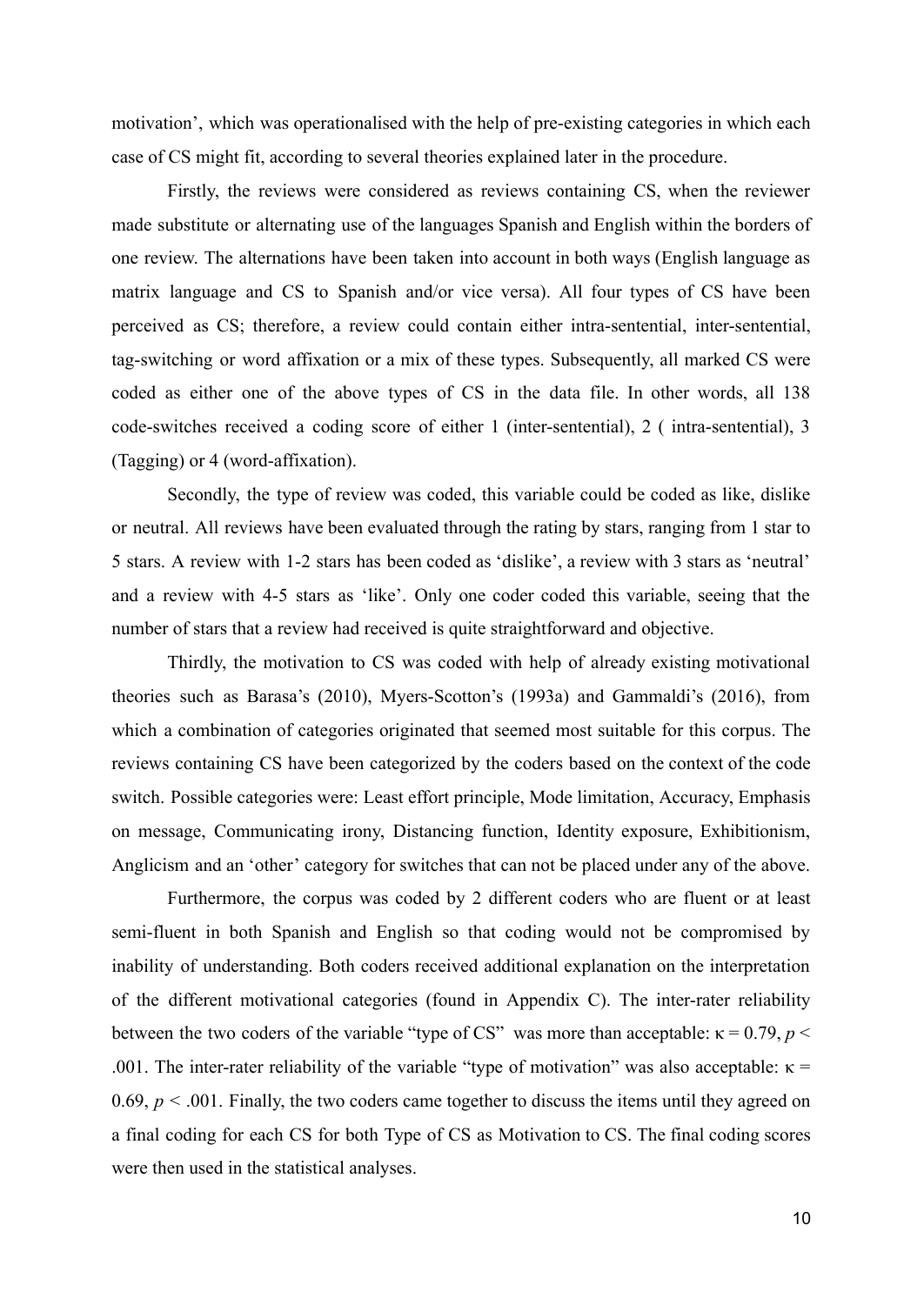#### *Statistical analysis*

A chi-square test has been done to determine if there is a significant relationship between the variables; type of CS and type of review (like/dislike/neutral). In this chi-square, the variable Primary First was used when analysing the data. This test was restricted to the use of Primary first so that no duplicate cases of the Type of Review were included in the calculation process. This was necessary since the 92 reviews contained 138 CS altogether, therefore, the data set would have calculated the review rating 138 times instead of 92 times. This could have influenced the results and thus the variable Primary First was switched on. Furthermore, descriptive statistics were used to test the main motivation to CS. Lastly, results from the first Chi-square have been used to test H1.

#### **Results**

This study aims to obtain an improved understanding of why and how CS occurs in written form, and in this, it focuses on Spanish/English bilinguals who CS in online reviews. A corpus that consisted of 138 code-switches in 92 reviews was used. With this corpus, the study aspired to test respectively the relation between the type of CS in reviews and the type of rating a review received (RQ1) and the main motivation for the said use of CS (RQ2). Furthermore, the study´s H1 tested if the bilinguals in this corpus were more likely to CS in neutral reviews as opposed to positive and negative reviews.

First of all, A Chi-square test was conducted to examine the relation between the type of CS (intra/inter-sentential, tag-switching and word affixation) and the type of review (dislike/neutral/like) (RQ1). This Chi-square showed no significant relation between type of CS and type of review  $(\chi^2(4) = 3.85, p = 0.427)$ . The results do show that most reviews were Intra-sentential, namely 73 (79.3%) of the 92 (100%) reviews. Plus, 55 (75.3%) of these 73 Intra-sentential reviews were positive. Additional exact measured results can be found in Table A.1 in Appendix A.

Secondly, this study investigated what the main motivation is to code-switch in the Spanish/English bilingual reviews of the corpus (RQ2). As aforementioned in the method section, the motivation was coded by means of the 10 different categories, which resulted in the following descriptive statistics. The frequencies and percentages of the different types of motivations to switch code can be found in Table 1. The main motivations for switching code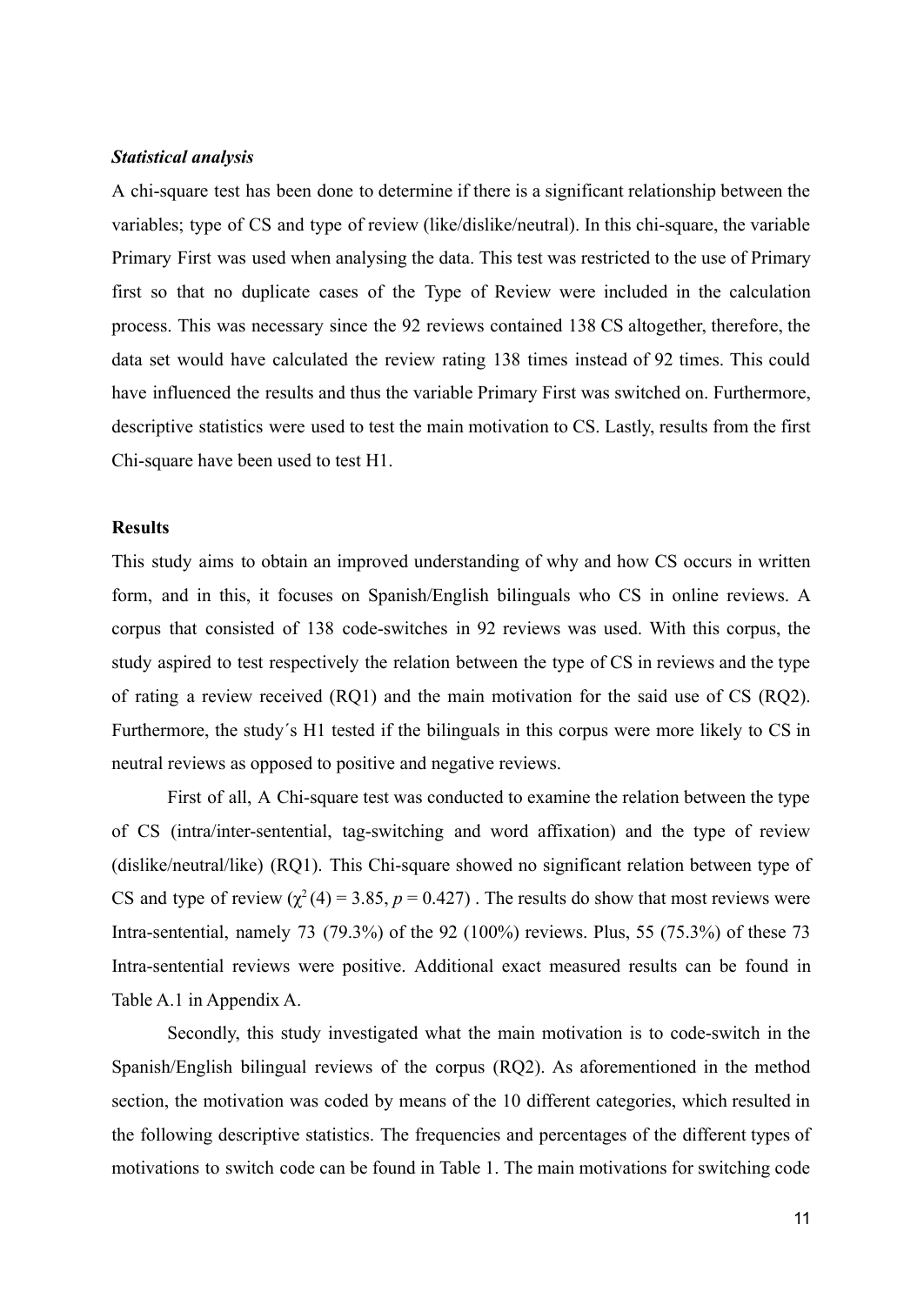in this corpus study were Anglicism (29.7%) and Exhibitionism (28.3%) followed by Emphasis on message (21.0%). Remarkable is that the categories Distancing function (0.0 %) and Identity Exposure (0.0%) both did not once occur in accordance with the coding. Table 1. Frequencies and percentages of the different type of motivations to CS *(1- Least effort 2- Mode limitation, 3- Accuracy, 4- Emphasis on message, 5- Communicating Irony, 6- Distancing function, 7- Identity exposure, 8- Exhibitionism, 9- Anglicism, 10- Other).*

| Type of motivation        | Frequency $(N)$ | Percent $(\% )$ |
|---------------------------|-----------------|-----------------|
| 1. Least Effort           | $\overline{4}$  | 2.9             |
| Mode limitation<br>2.     | 1               | .7              |
| 3.<br>Accuracy            | 17              | 12.3            |
| Emphasis on message<br>4. | 29              | 21.0            |
| 5. Communicating Irony    | 3               | 2.2             |
| 6. Distancing function    | $\theta$        | 0.0             |
| Identity exposure<br>7.   | $\theta$        | 0.0             |
| Exhibitionism<br>8.       | 39              | 28.3            |
| Anglicism<br>9.           | 41              | 29.7            |
| 10. Other                 | 4               | 2.9             |
| Total                     | 138             | 100.0           |

Finally, to test H1, to see if Spanish/English bilinguals are indeed more likely to CS in neutral reviews due to less emotional involvement, the results of the Chi-square of RQ1 were looked at anew. The results showed to be inconsistent with the proposed hypothesis. As shown in figure 1, CS occurred most often in positive reviews (coded as like) with 79.3%, while the neutral reviews with CS only accounted for 10.9% and the negative reviews (coded as dislike) for 9.8%. According to the statistical output, there exist no significant differences between the types of ratings in all three categories. The scores per category show that the proportions do not differ significantly from each other at the .05 significance level, as can be seen in Table A.1.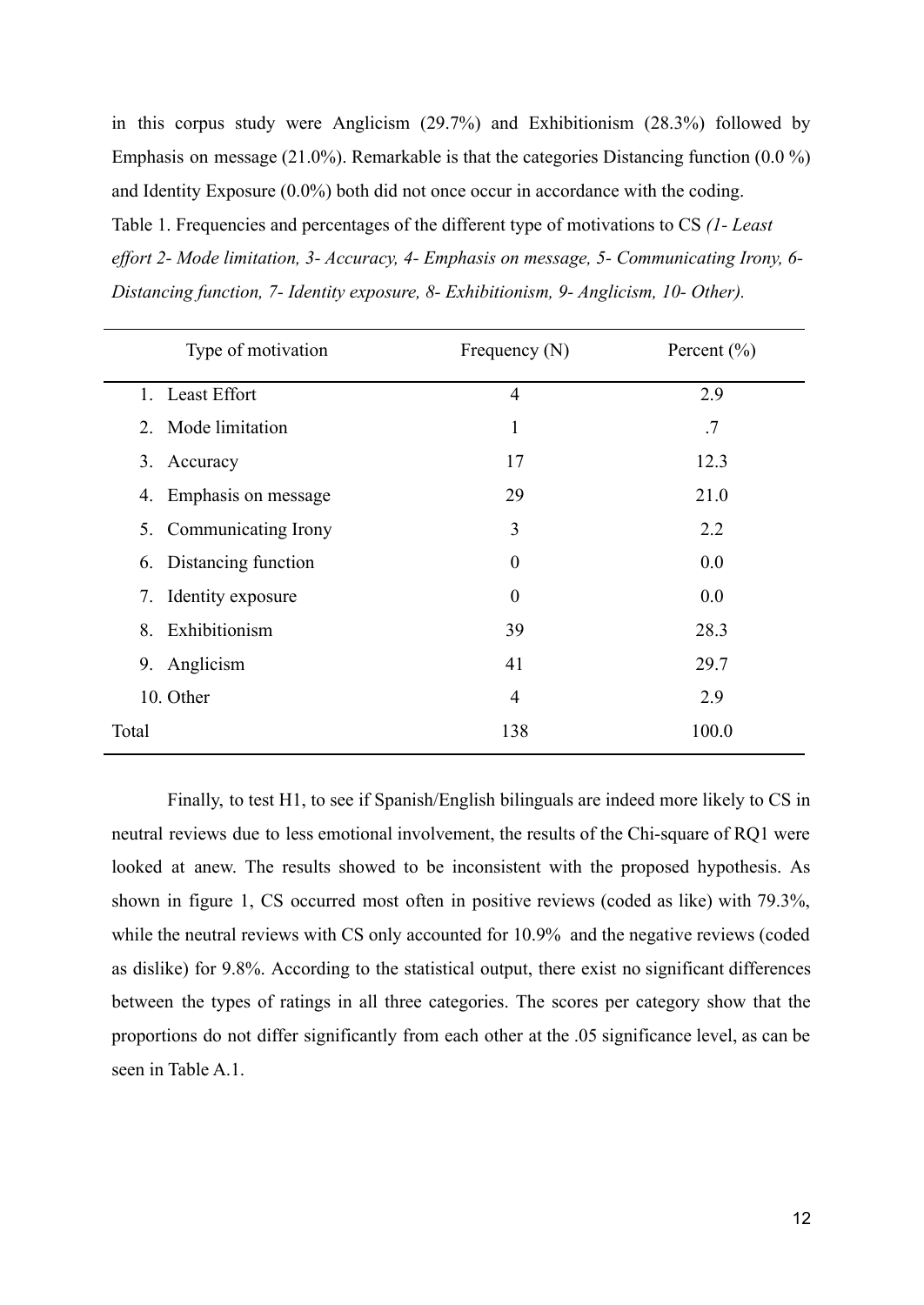

Figure 1: Total number  $(\%)$  of CS occurrences per type of review.

## **Conclusion and discussion**

Throughout this study, it was tested whether there exists a relation between the type of CS and the type of review (RQ1). However, in this study, no significant relationship between the type of CS and the type of review was found. In other words, Spanish/English bilinguals did not use intra-sentential CS more often when writing a negative review, nor did the other variables differ significantly or show any relation between each other, as can be interpreted from Table A.1. Still, it can be concluded that intra-sentential CS is the most used type of CS in this corpus, both for positive reviews and the reviews in general. This is remarkable as it is the most fluency demanding type of CS. Fluency could then possibly have an impact on the type of CS a bilingual is more likely to use, dividing the more and less fluent bilinguals from each other. This variable also reveals a limitation of this study since the corpus has limited to no factual data on the bilinguals. For instance, there is no assurance to the fact that the presumed bilinguals are actually fully bilingual, this is solely based on assumption. Nor is the degree of bilingualism checked, for this reason, nothing can be really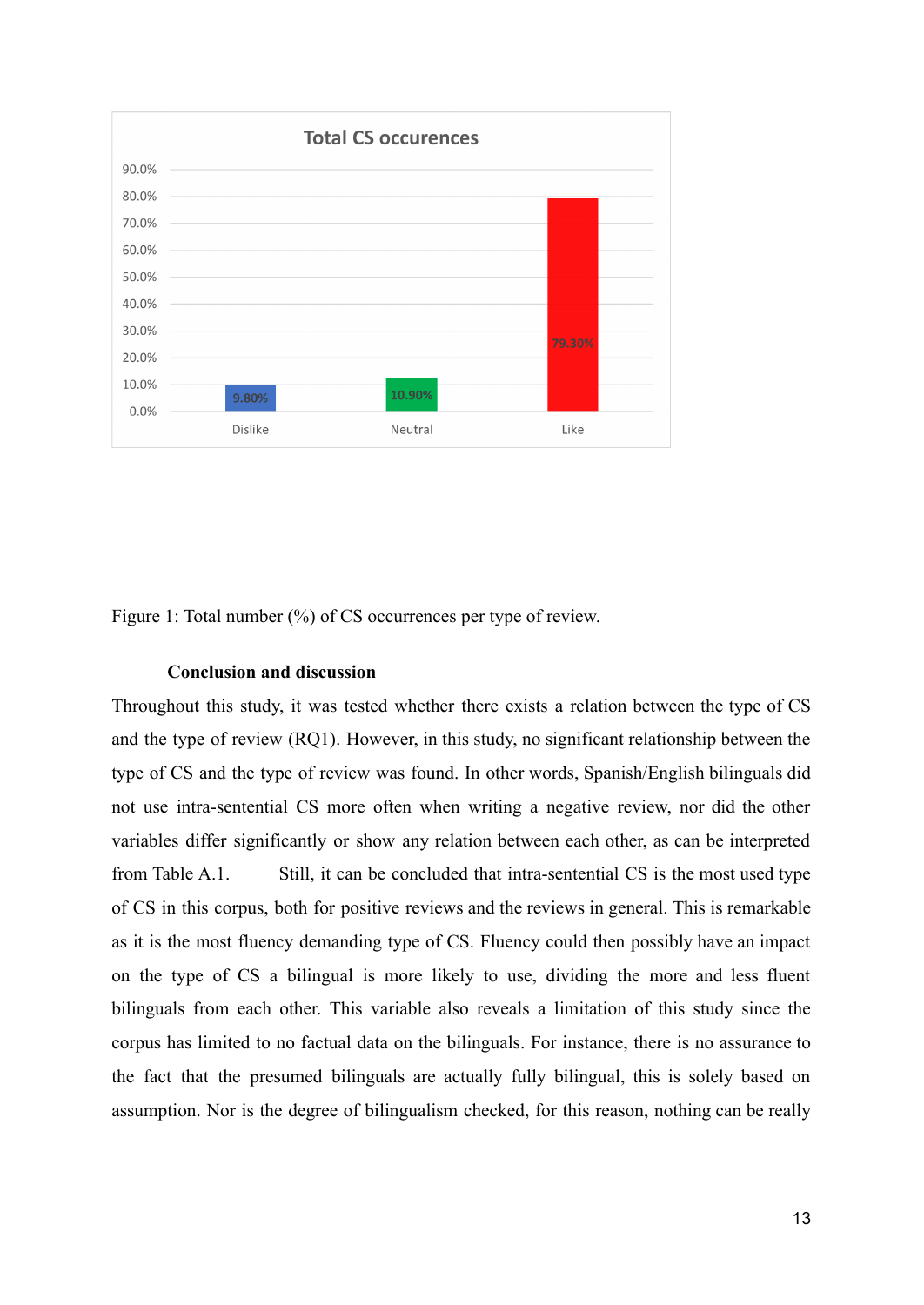surmised from the possible variable of fluency. Thus, future research could benefit from including such factual data from the sample's reviewers.

Subsequently, the main motivation to code-switch was investigated (RQ2). As shown in the result section (see Table 1), the most frequent motivations were Anglicism, Exhibitionism and Emphasis on message. These motivations overlap somewhat with the motivations found in earlier studies on spoken discourse. Anglicism and Exhibitionism match with Gammaldi's (2016) findings, while Emphasis on message was previously stated as a preeminent category in the studies of Gal (1979), Gumperz (1982) and Myers-Scotton (1993a). The high score of Exhibitionism (see Appendix C for term explanation and interpretation) might be explained through the fact that the reviews on TripAdvisor have a broad and worldly public, perhaps reviewers feel more pressured to show off and create their bilingual identity online (Biró, 2019). The high frequency of CS motivation Emphasis on message could be explained by the fact that everyone in the world with internet access could fairly easily write an online review. Therefore, catching the attention amidst numerous other reviews might be believed to be achieved through the use of CS.

Nevertheless, CS as Distancing function and Identity Exposure were the lowest scoring categories and therefore on the contrary, not in accordance with previous studies. These current results seem to contradict the beliefs of Bond & Lai (1986) that CS as a distancing function is one of the main motivations as it did not once occur in the whole corpus and certainly not significantly more often for negative/dislike reviews. An explanation for these results might be found in a limitation of the present study, as the sample contained much more positive reviews compared to negative or neutral reviews (see Table 1). In other words, this sample can not confidently refute Bond  $\&$  Lai's theory. To test these theories, future research should investigate the main motivation to CS in a sample with equal numbers of the different types of reviews.

Moreover, the conclusions of the study's two research questions  $(RQ1 + RQ2)$  seem to oppose Woolard's (2004) beliefs that CS happens unconsciously and non-strategically and seem more in conformity with Myers-Scotton (1993a) beliefs that CS is often a rational choice as the categories Exhibitionism and Emphasis on message for instance, turned out to be the more frequent motivations to CS. Whilst Anglicism seems to be more of an elementary motivation to CS, regarding the global use of English as Lingua Franca, the two previously stated categories could be seen as strategic CS. English as a global language and the internet,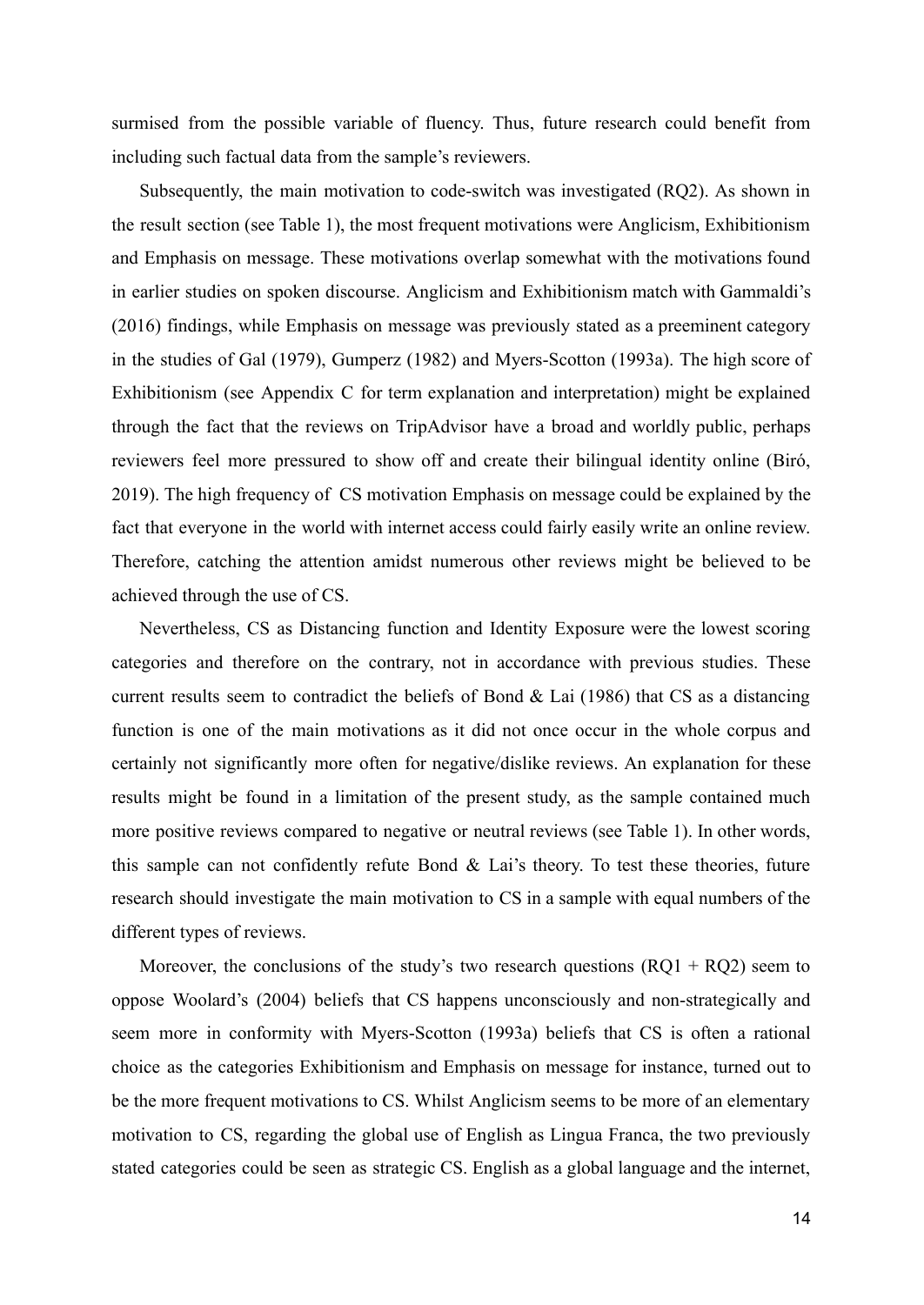in particular, seem to have a form of interaction, as many speakers come into contact via the internet and choose to speak English among each other (Herring, 2008). This could mean that the bilinguals might be more inclined to CS with Anglicism in mind because they are aware that they are communicating on the internet. However, just as Auer (2013) concluded regarding Myers-Scotton's (1993a) study, the current study is limited in the same form. Again, the coders made assumptions on the reviewers' motivations and it was, therefore, not based on factual information. Future research should try to avoid this, possibly by applying a different kind of research method to directly receive information from the reviewers. For instance, by sending out a follow-up questionnaire.

Thirdly, with regard to the H1, it is concluded that the Spanish/English bilinguals are not more likely to CS to English in neutral reviews due to less emotional involvement. The hypothesis is, therefore, refuted. These findings thus contradict Pavlenko's (2005) expectations that bilinguals CS to their L2 when expressing less intense emotions and L1 for more intense emotions. An explanation for these results might be that there might be in fact a difference between spoken and written CS interaction, seeing that when bilinguals write an online review it is not as prompt as in a face-to-face speech act, which might affect emotional experience and expression. It could also be that emotion does not influence CS sufficiently to cause an effect. This could be the result of a limitation in the current study, or it might mean that in the study of CS, research must look at different factors than emotion. Nevertheless, general conclusions can not be made based on this study, although it can not be ruled out that emotion is a connected variable to CS. It can only be concluded that in this study emotions did probably not affect CS that much.

A substantial remark has to be made concerning the hypothesis testing. There is reasonable doubt if there is anything to be concluded from this test since 73 out of 92 reviews are positive in comparison with 9 negative and 10 neutral reviews. There is a considerable chance that this distribution is not representative of all reviews online. Thus, this sample seems skewed and too narrow to draw any conclusions. The indicated is a limitation to RQ1 as well. This perceived flaw is presumably a result of the selection process. In the future, collecting a more equal number of negative/neutral/positive reviews will prevent this, so that some conclusions can be drawn about the division of CS in the reviews.

On the other hand, it is striking that there are so many more positive reviews with CS in this sample since the only requirement was that some form of CS needed to be present. The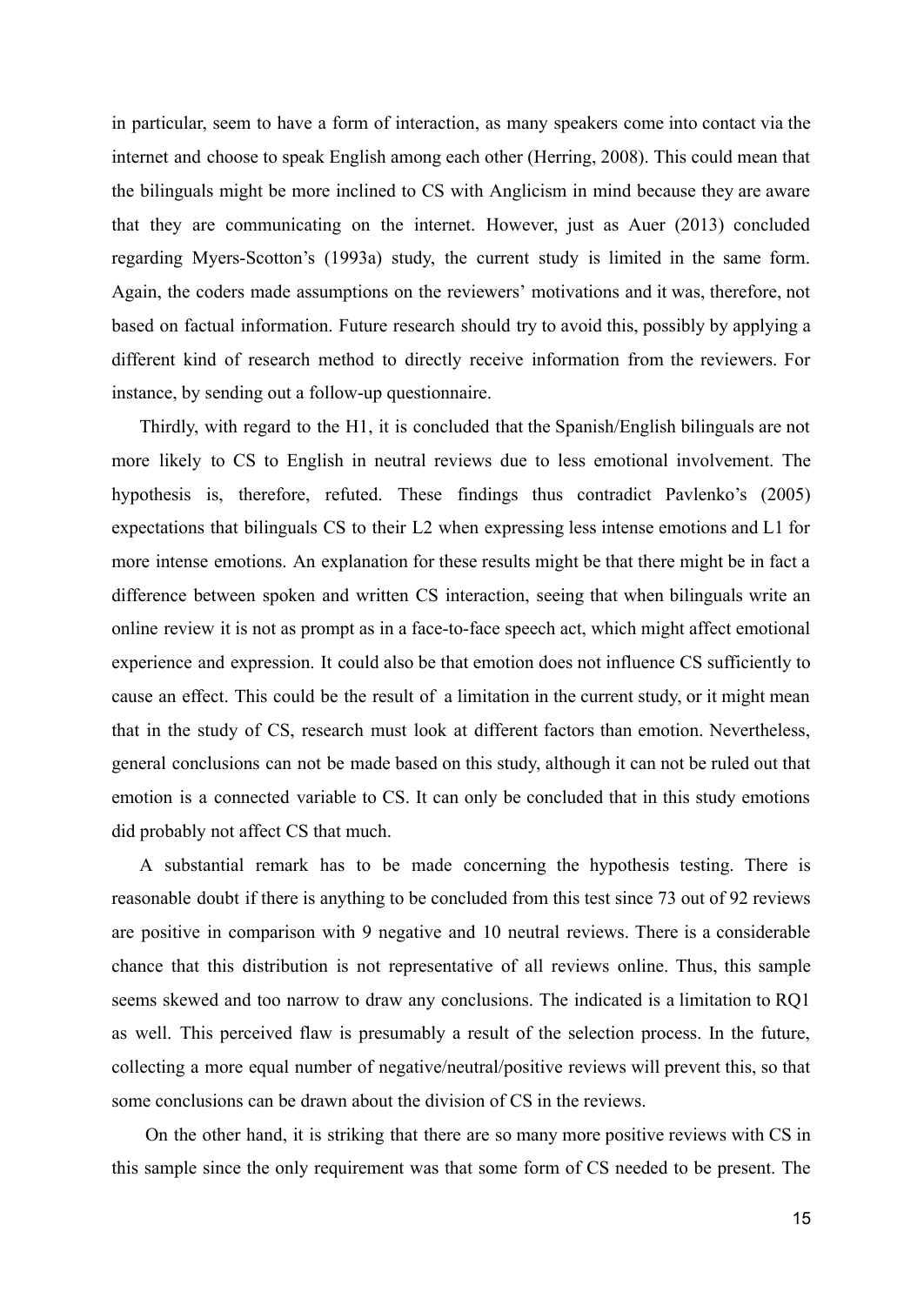review rating was not looked at during the selection process. Hence, this is interesting to investigate more extensively, to see if there is perhaps more frequent use of CS in positive reviews and what the reason for this could be.

One general limitation remained, as mentioned in the method (see statistical analysis) only the first code-switches of all 92 reviews were counted. Some reviews had more and different types of CS, these were not analysed. This may have influenced the outcome. Future research should take notice of this. Generally, future corpus studies could benefit from incorporating a larger corpus with both reviews with and without CS, to check relatively if there is a relation between the presence of CS and type of review. This recommendation and the previously mentioned may lead to a clearer and more factual understanding of CS and the motivation behind CS in online reviews.

To conclude, this study contributes to the still poorly researched research topic written CS. It has provided insight into possible informative variables for future research in both this field of research as in bilingual communication research. Although the tested variables did not show any significant relation, this study still provides relevant information about how CS works. Additionally, this study gained, to a certain extent, insight into how online reviews work for bilinguals. These insights can have practical implications for business analyses of reviews, for example, at the behest of hotel chains.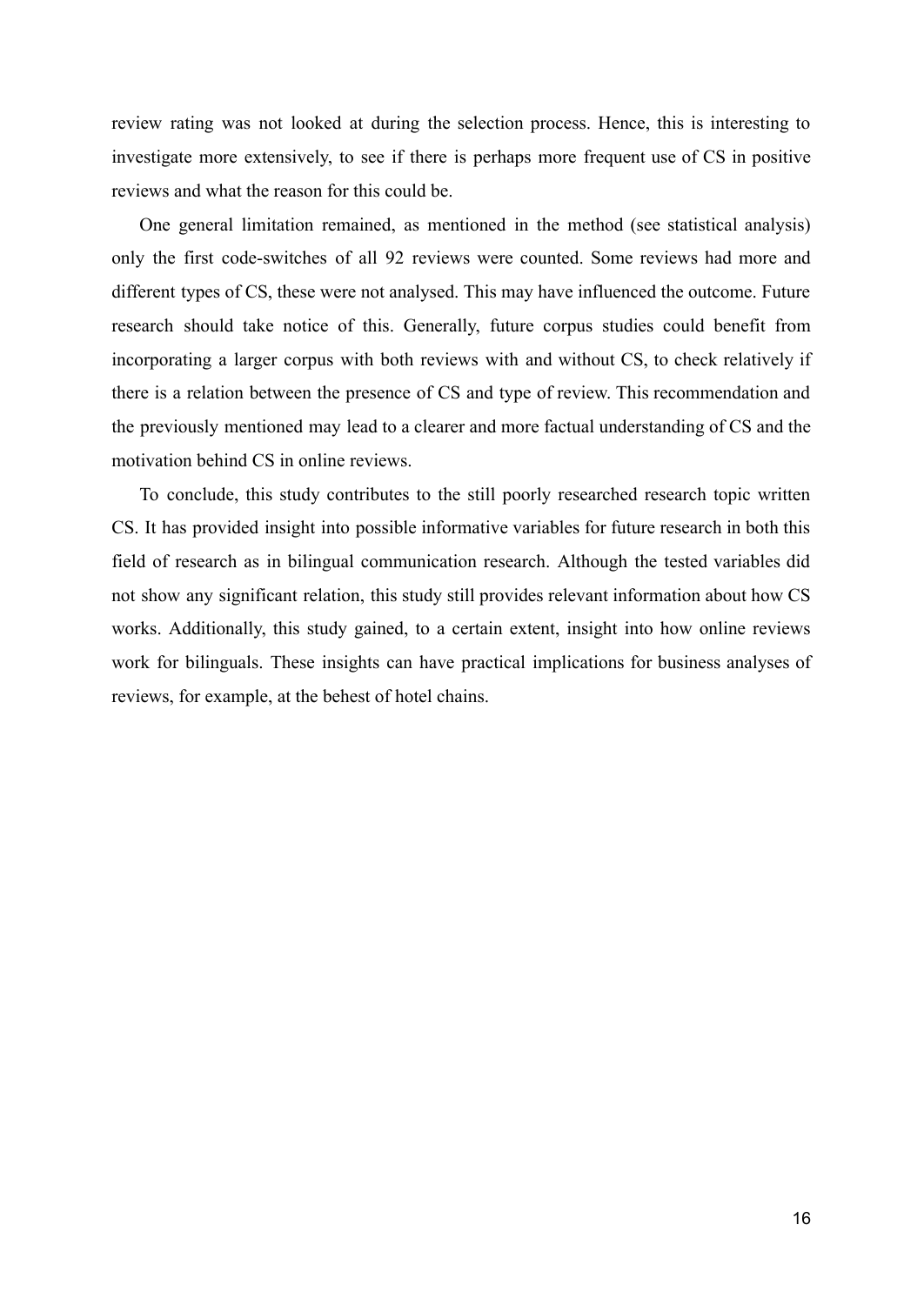#### **References:**

- Adendorff, R. (1993). Codeswitching amongst zulu‐speaking teachers and their pupils: Its functions and implications for teacher education. *Language and Education*, *7*(3), 141 - 162.
- Altarriba, J., & Heredia, R. R. (Eds.). (2018). *An introduction to bilingualism: Principles and processes*. Routledge.
- Anooshian, L. J., & Hertel, P. T. (1994). Emotionality in free recall: Language specificity in bilingual memory.*Cognition & Emotion*, *8*(6), 503-514.
- Amati-Mehler, J., Argentieri, S., Canestri, J., & Whitelaw-Cucco, J. T. (1993). *The Babel of the unconscious: Mother tongue and foreign languages in the psychoanalytic*
- *dimension*. International Universities Press, Inc.
- Auer, P. (Ed.). (2013). *Code-switching in conversation: Language, interaction and identity*. Routledge.
- Barasa, S. (2010). *Language, mobile phones and internet: A study of SMS texting, email, IM and SNS chats in computer mediated communication (CMC) in Kenya.* Utrecht: LOT.
- Bhatia, T.K., & Ritchie, W.C. (2004). Bilingualism in the Global Media and Advertising. In Bhatia, T.K & Ritchie, W.C. (2006*), Handbook of Bilingualism*, Chapter 20, pp. 512- 546. Oxford: Blackwell Publishers Inc.
- Bialystok, E., Craik, F.I., & Luk, G. (2012). Bilingualism: consequences for the mind and brain. *Trends in cognitive sciences, 16* (4), pp. 240-250.
- Biró, E. (2019). Linguistic Identities in the Digital Space. *Acta Universitatis Sapientiae, Philologica*, *11*(2), 37-53.
- Blom, J. P. & Gumperz, J. J. (1972). Social meaning in linguistic structures: Codeswitching in Norway. In J. J. Gumperz & D. Hymes (eds.). *Directions in Sociolinguistics* (pp. 407-434). New York: Holt, Rinehart & Winston.
- Bond, M. H., & Lai, T. M. (1986). Embarrassment and code-switching into a second language. *Journal of Social Psychology, 126*(2), 179.
- Bonner, F. & Willemsen, L. (2012). E-vloed op consumentengedrag. In Sak Boom, van den, Edith Smit & Suzanne De Bakker (Eds.), *Nachtmerrie of Droom. De ROI van customer media.* Relatiemedia deel 3 (pp. 125-136). Amsterdam: Customer Media Council.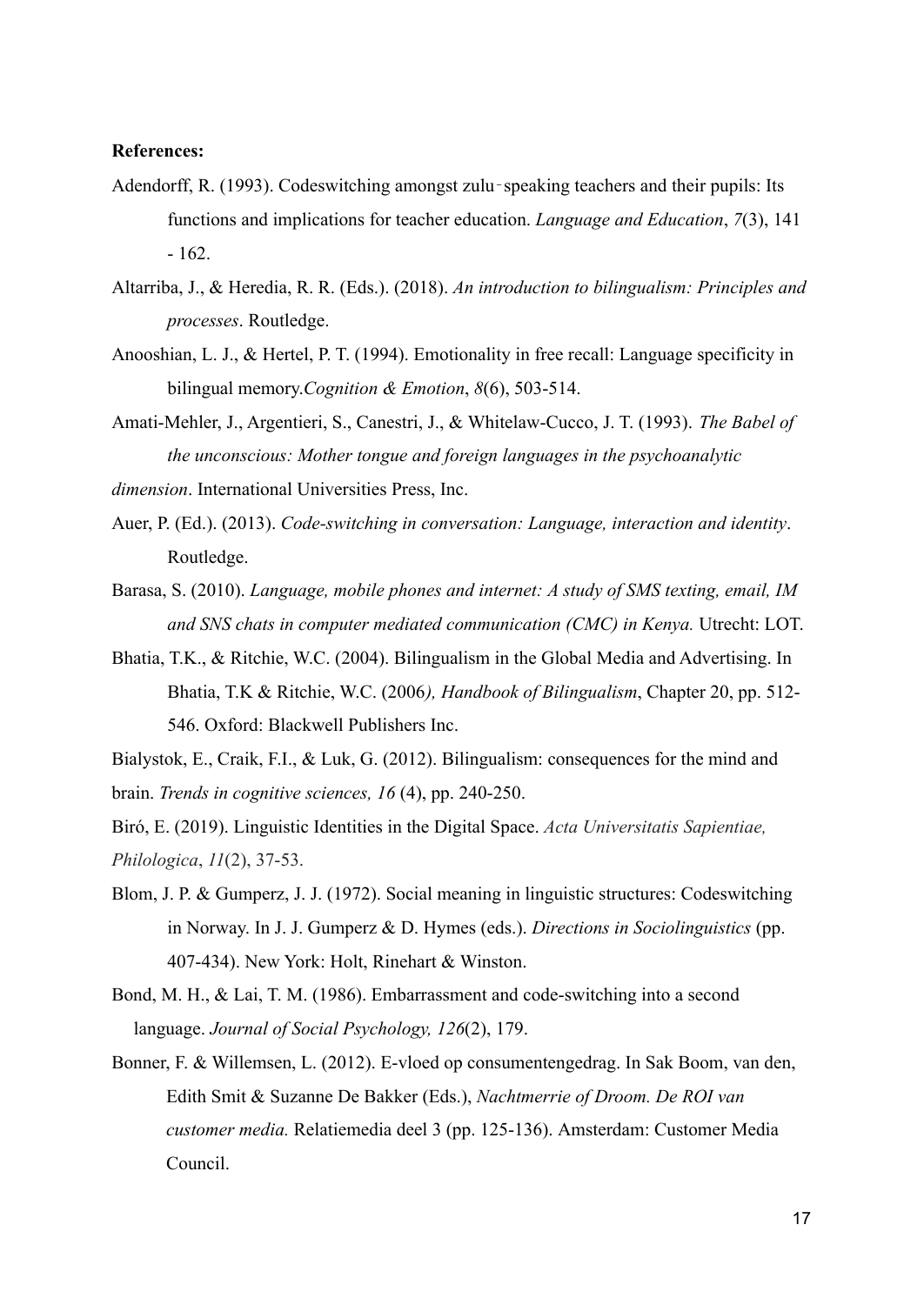Boztepe, E. (2003). Issues in code-switching: competing theories and models. *Studies in Applied Linguistics and TESOL*, *3*(2).

Callahan, L. (2004). *Spanish/English codeswitching in a written corpus* (Vol. 27). John Benjamins Publishing.

Camilleri, A. (1996). Language values and identities: Code switching in secondary classrooms in Malta. *Linguistics and education*, *8*(1), 85-103.

- CARLA Center for Advanced Research on Language Acquisition. What is a speech act?, Accessed 15/03/2021 from [http://www.carla.umn.edu/speechacts/definition.html.](http://www.carla.umn.edu/speechacts/definition.html)
- Dewaele, J. M. (2004). The emotional force of swearwords and taboo words in the speech of multilinguals. *Journal of multilingual and multicultural development*, *25*(2-3), 204 - 222.
- Dewaele, J. (2006). Expressing anger in multiple languages. *Bilingual education and Bilingualism*, *56*, 118.
- Dewaele, J. M., & Nakano, S. (2013). Multilinguals' perceptions of feeling different when switching languages. *Journal of Multilingual and Multicultural Development*, *34*(2), 107-120.
- Fishman, J. A. (1972). The Relationship between micro-and macro-sociolinguistics in the
- study of who speaks what language to whom and when. In Pride, J. B. & Holmes, J.
- (eds). *Sociolinguistics.* pp. 15-32. Harmondsworth: Penguin Books Ltd.
- Gal, S. (1978). Peasant men can't get wives: Language change and sex roles in a bilingual community. *Language in Society*, *7(1):* 1-16.
- Gal, S. (1979). *Language Shift: Social Determinants of Linguistic Change in Bilingual Austria*. New York: Academic Press.
- Gammaldi, F. (2016). *Motivation of Code Switching in blogs of Italian expats living in the Netherlands* (Master's thesis). Retrieved from

<https://studenttheses.universiteitleiden.nl/handle/1887/37539>

- García, O., & Wei, L. (2014). Language, bilingualism and education. In *Translanguaging: Language, bilingualism and education* (pp. 46-62). Palgrave Pivot, London.
- Gardner-Chloros, P., & Weston, D. (2015). Code-switching and multilingualism in
- literature. *Language and Literature*, *24*(3), 182-193.
- Grim, F. (2008). The topics and roles of the situational code-switching of an English-French bilingual. *Journal of French Language Studies*, *18*(2), 189.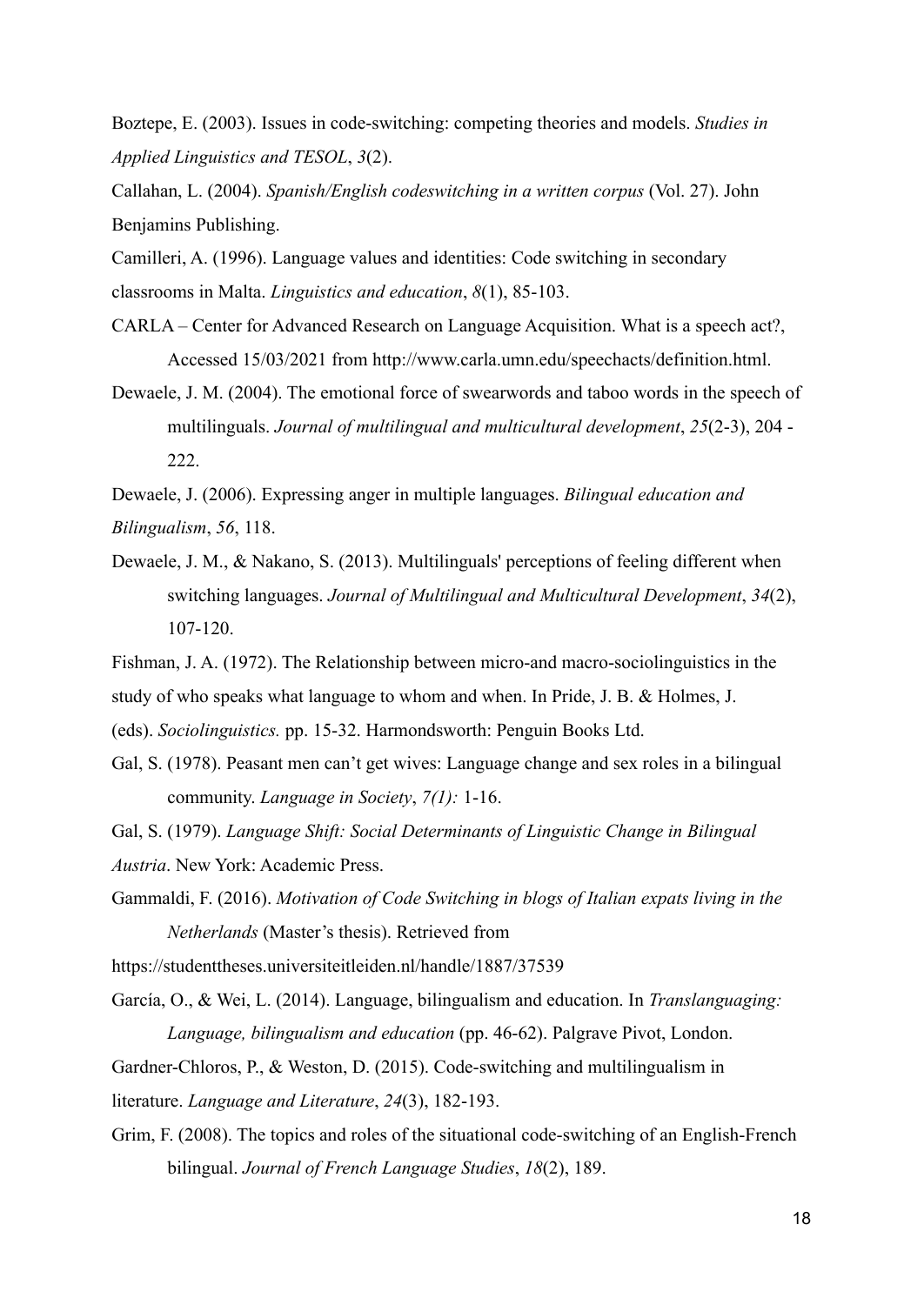Gumperz, J.J. (1976/1982) "The sociolinguistic significance of conversational code switching". In Gumperz, J.J. (1982). *[Discourse Strategies](https://books.google.com/books?id=aUJNgHWl_koC&q=%22code-switching%22)*. Cambridge: Cambridge University Press.

Gumperz, J. J. (1982). *Discourse strategies*. Cambridge University Press.

Heller, M., & Pfaff, C. W. (2008). Code-switching. In *Kontaktlinguistik* (pp. 594-609). De Gruyter Mouton.

Herring, S. C. (2008). Language and the Internet. *The international encyclopedia of communication*.

Hoffmann, C. (1991). *An Introduction to Bilingualism*. London: Longman.

Kieswetter, A. (1997). *Code-switching amongst African High School Pupils.* University of Witwatersrand Occasional Papers in African Linguistics.

Kroll, J. F., Dussias, P. E., Bice, K., & Perrotti, L. (2015). Bilingualism, mind, and brain. *Annual Review of Linguistics*, *1*(1), 377-394.

Ladegaard, H. J. (2018). Codeswitching and emotional alignment: Talking about abuse in domestic migrant-worker returnee narratives. *Language in Society*, *47*(5), 693-714.

Mabule, D. R. (2015). What is this? Is it code switching, code mixing or language alternating?. *Journal of Educational and Social Research*, *5*(1), 339.

Myers-Scotton, C. & Ury, W. (1977). Bilingual Strategies: The Social Functions Of Codeswitching. *International Journal of the Sociology of Language*, 5-20.

Myers-Scotton, C. (1983). The negotiation of identities in conversation : A theory of markedness and code choice. *International Journal of the Sociology of Language, 44*. 115-136

Myers-Scotton, C. (1993a). *Social motivations for codeswitching: Evidence from Africa.* Oxford University Press.

Myers-Scotton, C. (1993b) (1997). *Duelling languages: Grammatical structure in codeswitching*. Oxford: Clarendon Press for Oxford University Press.

Myers-Scotton, C. (Ed.). (1998). *Codes and consequences: Choosing linguistic varieties*. Oxford University Press.

Nilep, C. (2006). "Code switching" in sociocultural linguistics. *Colorado research in linguistics*, *19*.

Pavlenko, A. (2002). Bilingualism and emotions. *Multilingua*, *21(1),* 45-78.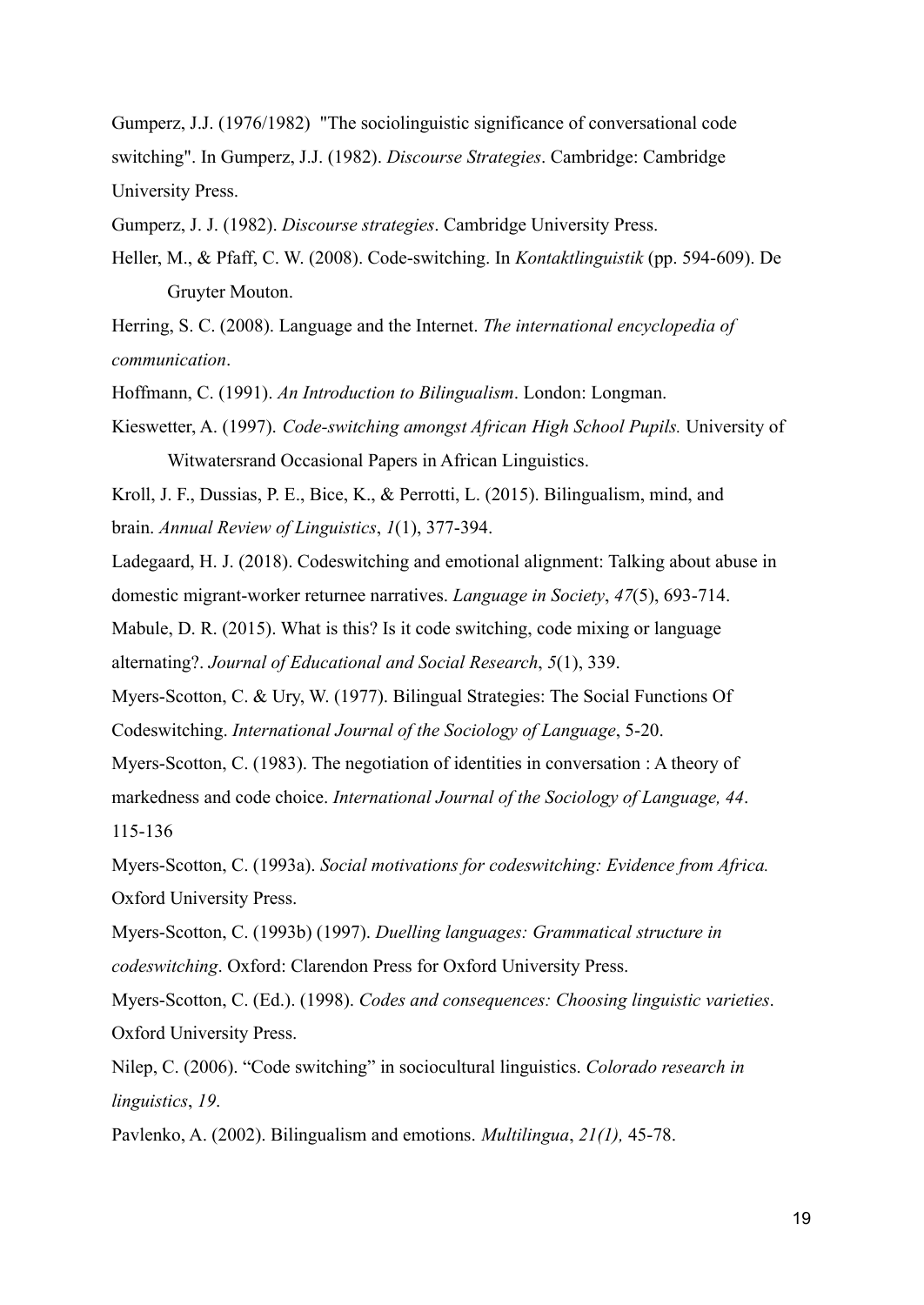Pavlenko, A. (2005). *Emotions and multilingualism*. Cambridge: Cambridge University Press.

Poplack, S. (1980). Sometimes I'll start a sentence in Spanish y termino en Español: Toward a typology of code-switching. *Linguistics, 18*, pp. 581-618.

Sebba, M., Mahootian, S., & Jonsson, C. (Eds.). (2012). *Language mixing and code switching in writing: Approaches to mixed-language written discourse.* Routledge.

Simin, A. M., & Hamid, B. A. (1994). English in Malaysia: The Case of two myths. In *Proceedings of the International English Language Education Conference*.

Stell, G., & Yakpo, K. (2015). *Code-switching between structural and sociolinguistic perspectives*. De Gruyter.

Wardhaugh, R. (1998). *An introduction to Sociolinguistics*. Massachusetts: Blackwell Publishers Inc.

Wei, L. (1998). *"The 'Why' and 'How' Questions in the Analysis of Conversational*

*Codeswitching".* In P. Auer (ed.). *Code-Switching in Conversation: Language,*

*Interaction, and Identity*. London: Routledge. pp. 156–76*.*

Weinreich, U. (1953) (1968). *Languages in Contact*. The Hague: Mouton de Gruyter.

Weston, D., & Gardner-Chloros, P. (2015). Mind the gap: What code-switching in literature can teach us about code-switching. *Language and literature*, *24(3),* pp. 194-212.

Woolard, K. (2005). "Codeswitching ". In A. Duranti (ed.). *A Companion to Linguistic Anthropology*. Malden, Mass.: Blackwell. pp. 73–94.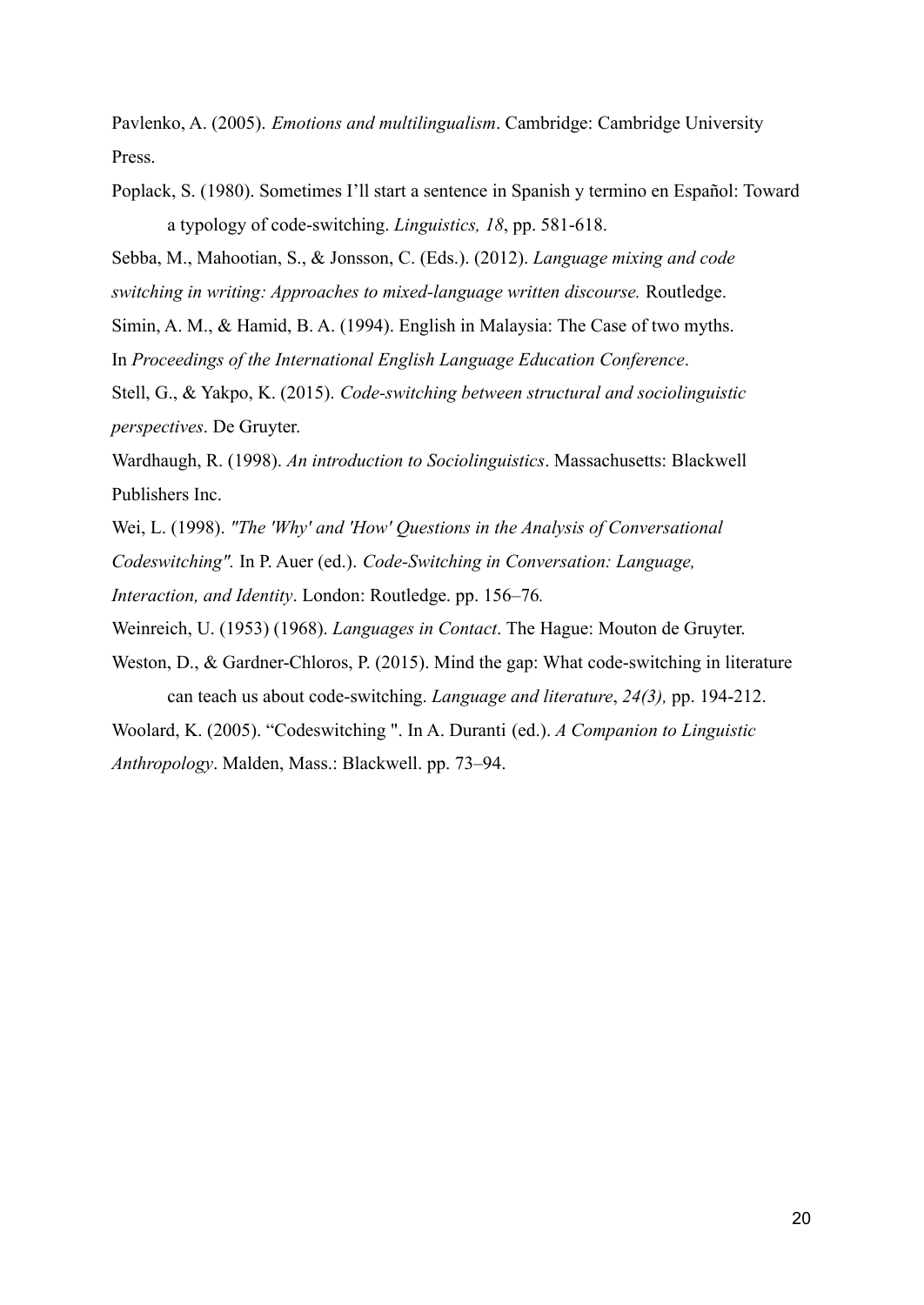# **Appendix A. Table**

Table A.1. Chi-square distribution between final coding type of CS (1- inter-sentential, 2 intra-sentential, 3- tagging) and Review Rating (Negative, Neutral and Positive).

|                                         |       |                          | Negative | Neutral | Positive         | Total  |
|-----------------------------------------|-------|--------------------------|----------|---------|------------------|--------|
|                                         |       | Observed                 | 1a       | 0a      | 17a              | 18     |
| Final<br>coding<br>type of<br><b>CS</b> |       | % within final coding CS | $5.6\%$  | $0.0\%$ | 94.4%            | 100.0% |
|                                         | 2     | Observed                 | 8a       | 10a     | 55a              | 73     |
|                                         |       | % within final coding CS | 11.0%    | 13.7%   | 75.3%            | 100.0% |
|                                         | 3     | Observed                 | 0a       | 0a      | $1^{\mathrm{a}}$ |        |
|                                         |       | % within final coding CS | $0.0\%$  | $0.0\%$ | 100.0%           | 100.0% |
|                                         | Total | Observed                 | 9        | 10      | 73               | 92     |
|                                         |       | % within final coding CS | 9.8%     | 10.9%   | 79.3%            | 100.0% |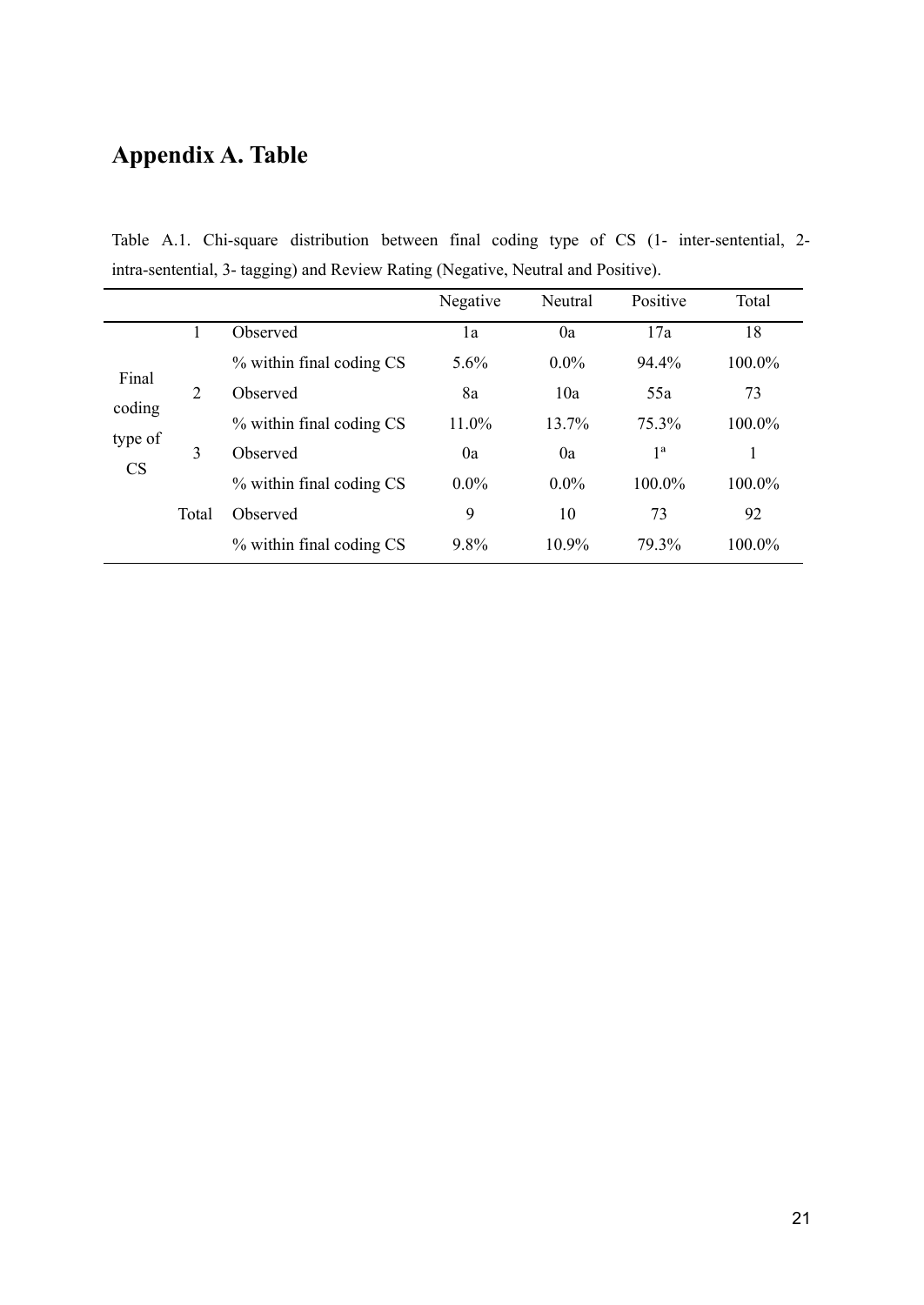# **Appendix B. Examples of Corpus reviews**

|                                           | @ Mountain View, California + 3 contribuciones + 1 voto útil                              |                                                                                                                                                                                                                                                                                                                    |
|-------------------------------------------|-------------------------------------------------------------------------------------------|--------------------------------------------------------------------------------------------------------------------------------------------------------------------------------------------------------------------------------------------------------------------------------------------------------------------|
|                                           | un alojamiento Snazzy en el Chelsea                                                       |                                                                                                                                                                                                                                                                                                                    |
| poco descuidado."                         |                                                                                           | "Me encanta este sitio - el NY oficina de mi empresa está a dos manzanas de distancia así que éste es<br>con diferencia el lugar más conveniente para mí. Las vistas son estupendas desde la habitación y el<br>gimnasio es impresionante. Es un poco nightcluby así que si no estás vestidos de impresionar te un |
| Leer menos $\triangle$                    |                                                                                           |                                                                                                                                                                                                                                                                                                                    |
|                                           | Fecha de la estancia: octubre de 2010                                                     |                                                                                                                                                                                                                                                                                                                    |
| Tipo de viaje: Viajé por negocios         |                                                                                           |                                                                                                                                                                                                                                                                                                                    |
| <b>O</b> Ubicación<br><b>DOO</b> Servicio | <b>COO</b> Relación calidad-precio                                                        | Habitaciones<br>Limpieza<br>Calidad del sueño                                                                                                                                                                                                                                                                      |
| <b>SDL®</b><br><b>Language Cloud</b>      | Puntuar traducción v                                                                      |                                                                                                                                                                                                                                                                                                                    |
|                                           | Esta opinión es la opinión subjetiva de un miembro de TripAdvisor, no de TripAdvisor LLC. |                                                                                                                                                                                                                                                                                                                    |
| Review 86:                                |                                                                                           |                                                                                                                                                                                                                                                                                                                    |
|                                           |                                                                                           |                                                                                                                                                                                                                                                                                                                    |
|                                           |                                                                                           |                                                                                                                                                                                                                                                                                                                    |

 $\epsilon$ **O** Miami, Florida • 4 contribuciones • 3 votos útiles 00000 Vacaciones increíbles "A pesar de vivir en Miami me gusta probar de los grandes hoteles que ofrece mi ciudad y este sin lugar a dudas es increíble !!!! Lla piscina es sinónimo de diversión sofisticación y un exquisito gusto el bar y las habitaciones woooow increíbles sin duda será lugar de celebraciones especiales" Leer más • Fecha de la estancia: enero de 2014 I<sup>n</sup> Útil <sup>†</sup> Compartir

## Review 88*:*

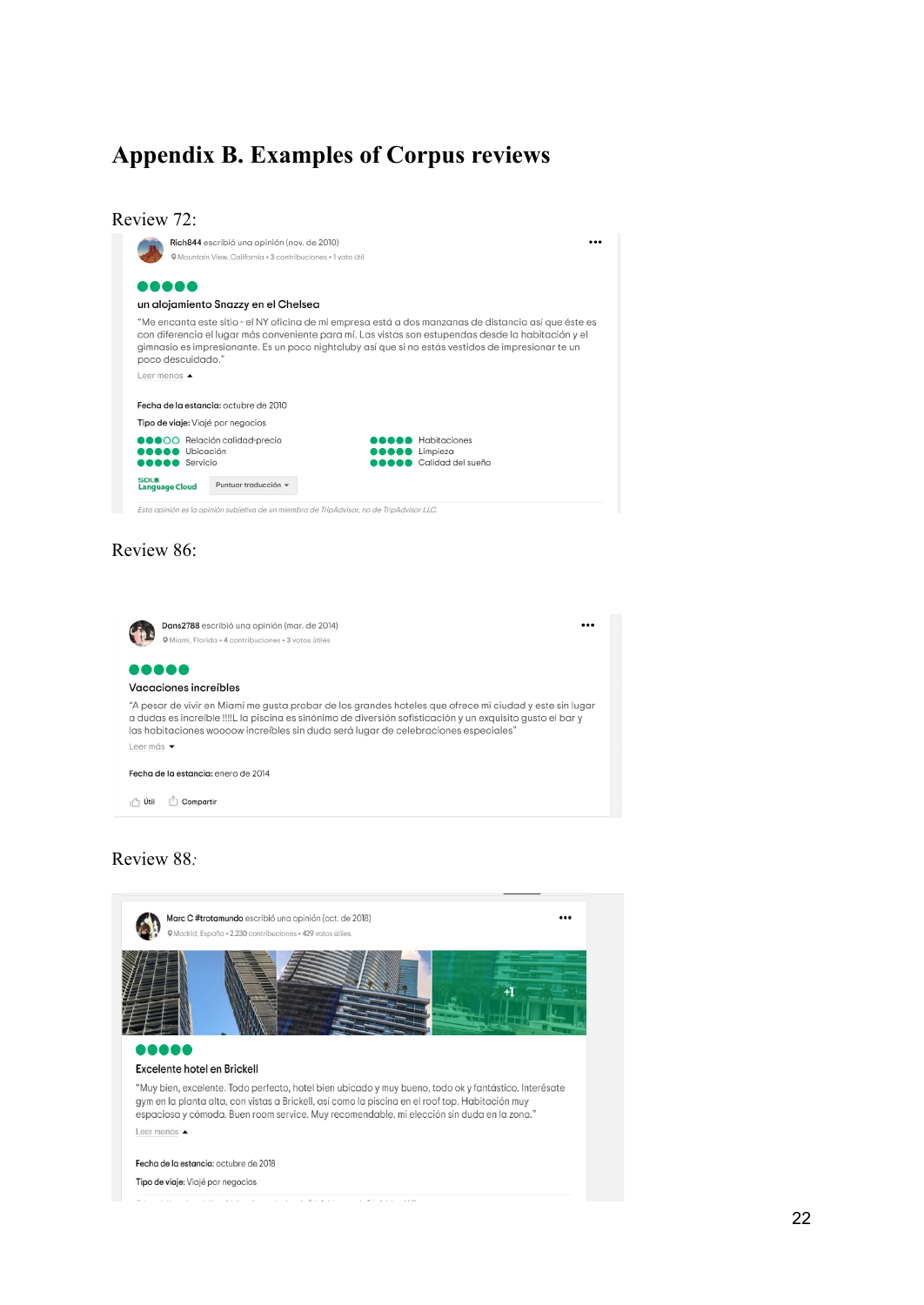## **Appendix C. Categories of CS motivations**

Category interpretation and explanation:

- 1. **Least effort principle**  $\rightarrow$  The choice of the writer to spend as little effort as possible in their speech or text production (Barasa, 2010)
- 2. **Mode limitation**  $\rightarrow$  The choice to encourage brevity, shorter words and/or shorter sentences (Barasa, 2010) .
	- For instance: Barbecue (English) and barbacoa (Spanish) are quite similar. However, there exists a short abbreviation in English, namely: BBQ. The Spanish language does not have an abbreviation like this, as a consequence, a CS to BBQ could be made to limit modes.
- 3. **Accuracy**  $\rightarrow$  Some words simply do not exist in other languages or are hard to translate without losing ''meaning'' (Barasa, 2010).
	- e.g. the Dutch word 'gezellig', does not have a direct equivalent in English and other languages
- 4. **Emphasis on message**  $\rightarrow$  To highlight a concept/message or to catch attention (Myers-Scotton, 1993a)
- 5. **Communicating Irony**  $\rightarrow$  Use of words to say the opposite of what you intend to say, often humorous (Myers-Scotton, 1993a)
- 6. **Distancing function**  $\rightarrow$  Switching code to speak about topics that normally would be found too disturbing or upsetting in first language or to create distance between different 'groups' (Myers-Scotton, 1993a; Bond & Lai, 1986)
- 7. **Identity exposure**  $\rightarrow$  Choice of language can have an impact on someone's identity status and in the same way it can be a tool to communicate a certain (peer) identity (Barasa, 2010; Gammaldi, 2016)
- 8. **Exhibitionism**  $\rightarrow$  Speaker/writer wanting to expose their linguistic skills (e.g. bilingualism) , class or identity in a way to show off to others (Gammaldi, 2016)
- 9. **Anglicism**  $\rightarrow$  The use of easily understandable and common expressions or words that are borrowed from the English language, such as 'wow' (Gammaldi, 2016)